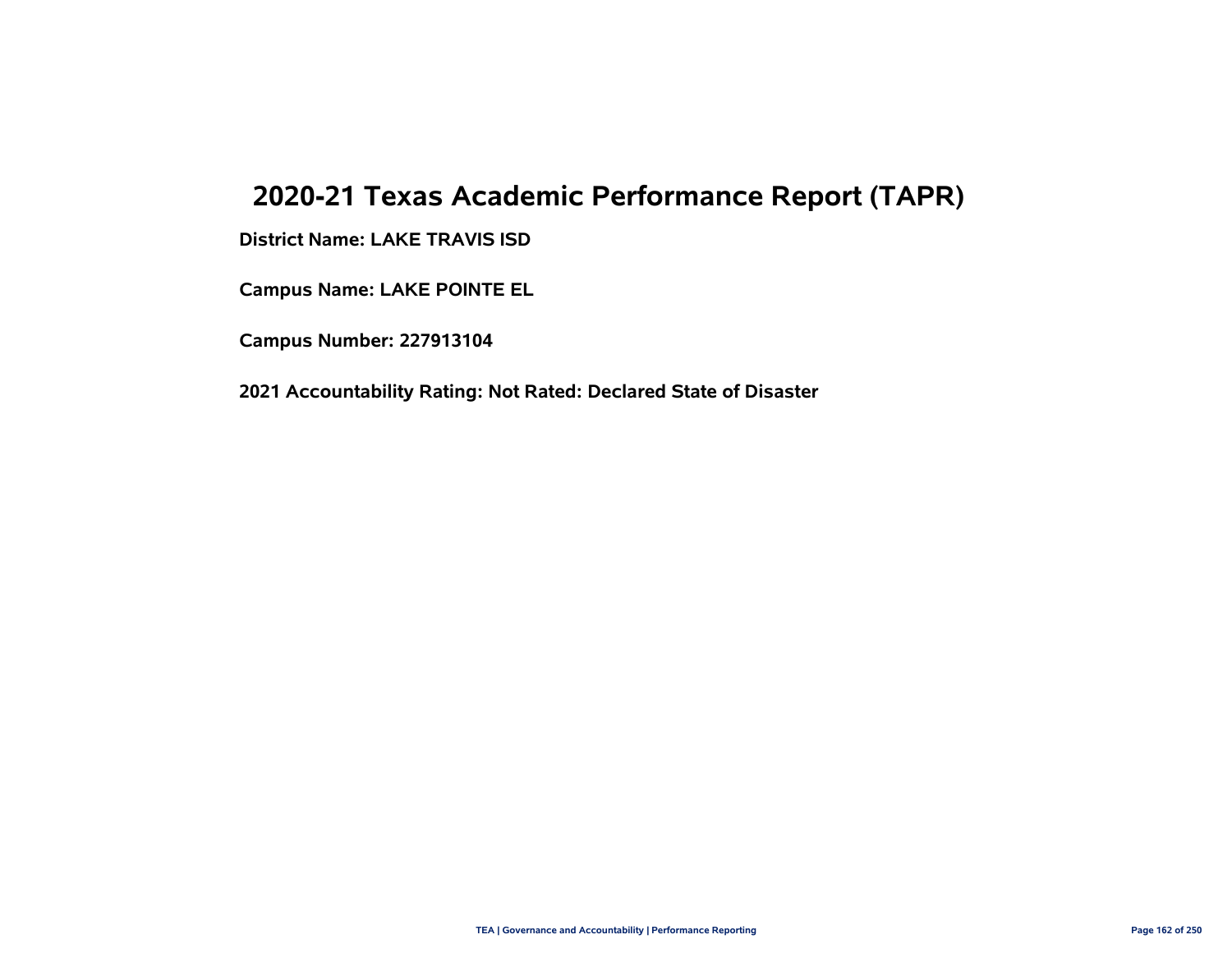**This page is intentionally blank.**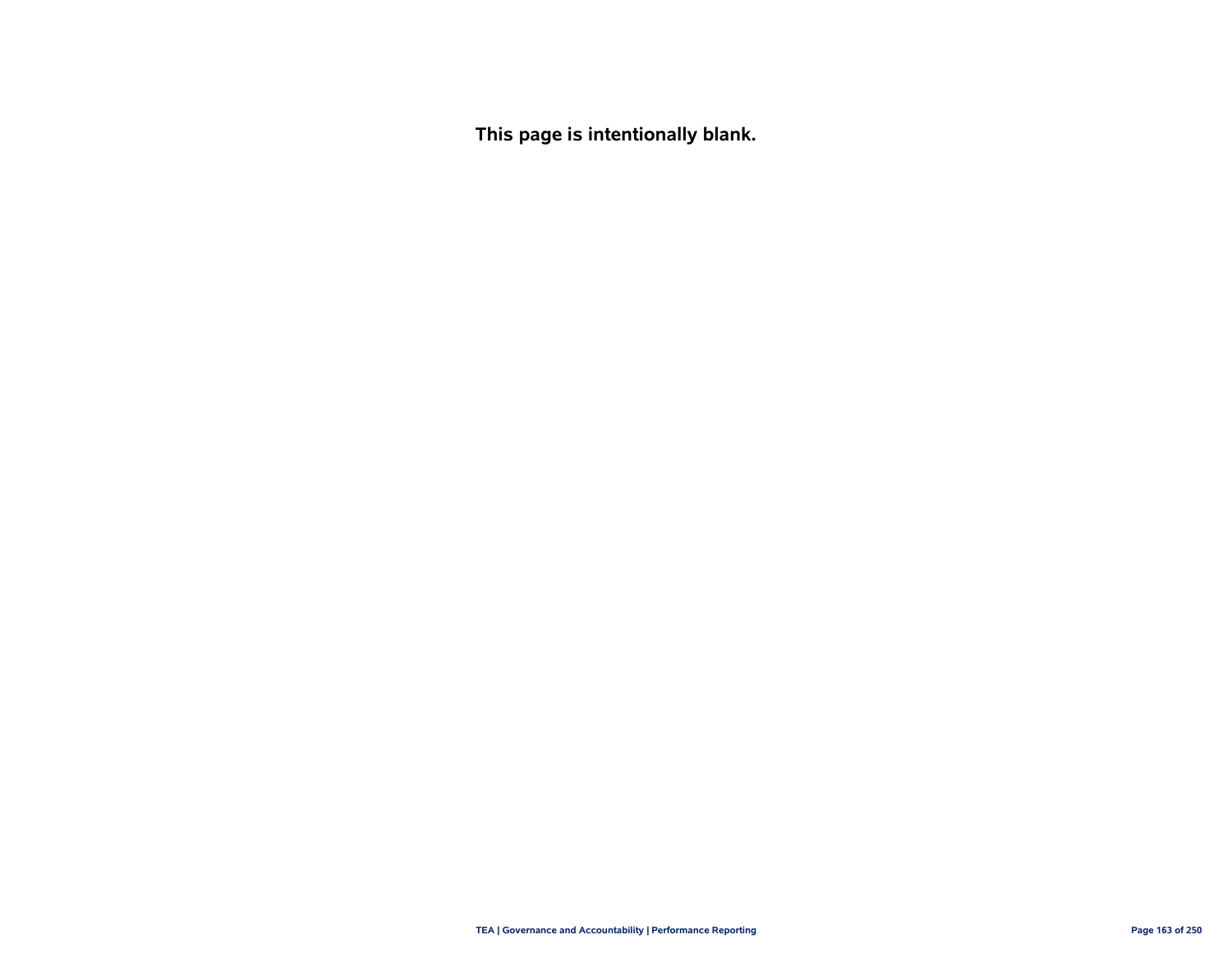|                                       |               |     |     |     |                                                                         |      |     |                          |         |                          | Two          |                |        |                                  | Non-  |        | EB/EL<br>(Current                                                                                                                     |
|---------------------------------------|---------------|-----|-----|-----|-------------------------------------------------------------------------|------|-----|--------------------------|---------|--------------------------|--------------|----------------|--------|----------------------------------|-------|--------|---------------------------------------------------------------------------------------------------------------------------------------|
|                                       |               |     |     |     |                                                                         |      |     |                          |         |                          | or           | <b>Special</b> |        | <b>Special Continu- Continu-</b> |       |        | $\&$                                                                                                                                  |
|                                       | <b>School</b> |     |     |     | <b>African</b>                                                          |      |     | <b>American</b>          |         | Pacific                  | <b>More</b>  | Ed             | Ed     | ously                            | ously | Econ   | Year State District Campus American Hispanic White Indian Asian Islander Races (Current) (Former) Enrolled Enrolled Disady Monitored) |
|                                       |               |     |     |     | STAAR Performance Rates by Tested Grade, Subject, and Performance Level |      |     |                          |         |                          |              |                |        |                                  |       |        |                                                                                                                                       |
| <b>Grade 3 Reading</b>                |               |     |     |     |                                                                         |      |     |                          |         |                          |              |                |        |                                  |       |        |                                                                                                                                       |
| At Approaches Grade Level or<br>Above | 2021          | 67% | 83% | 86% | 100%                                                                    | 79%  | 84% | $\overline{a}$           | 93%     |                          | $\ast$       | 80%            | $\ast$ | 85%                              | 89%   | 60%    | 67%                                                                                                                                   |
|                                       | 2019          | 76% | 90% | 92% | $\ast$                                                                  | 80%  | 93% |                          | 94%     |                          | $\ast$       | 75%            | $\ast$ | 93%                              | 88%   | 100%   | 80%                                                                                                                                   |
| At Meets Grade Level or Above         | 2021          | 39% | 58% | 65% | 50%                                                                     | 58%  | 61% |                          | 93%     |                          | $\pmb{\ast}$ | 50%            | $\ast$ | 67%                              | 56%   | 40%    | 67%                                                                                                                                   |
|                                       | 2019          | 45% | 63% | 71% | $\ast$                                                                  | 53%  | 76% |                          | 65%     | $\blacksquare$           | $\pmb{\ast}$ | 13%            | $\ast$ | 71%                              | 72%   | 50%    | 60%                                                                                                                                   |
| At Masters Grade Level                | 2021          | 19% | 33% | 38% | 50%                                                                     | 26%  | 34% |                          | 67%     | $\overline{a}$           | $\pmb{\ast}$ | 20%            | $\ast$ | 39%                              | 33%   | 20%    | 50%                                                                                                                                   |
|                                       | 2019          | 27% | 46% | 55% | $\ast$                                                                  | 33%  | 61% |                          | 53%     |                          | $\ast$       | 13%            | $\ast$ | 58%                              | 48%   | 17%    | 40%                                                                                                                                   |
| <b>Grade 3 Mathematics</b>            |               |     |     |     |                                                                         |      |     |                          |         |                          |              |                |        |                                  |       |        |                                                                                                                                       |
| At Approaches Grade Level or<br>Above | 2021          | 62% | 81% | 89% | 83%                                                                     | 83%  | 89% |                          | $-100%$ |                          | $\ast$       | 80%            | $\ast$ | 89%                              | 89%   | 80%    | 83%                                                                                                                                   |
|                                       | 2019          | 79% | 89% | 94% | $\ast$                                                                  | 93%  | 95% |                          | 88%     |                          | $\ast$       | 57%            | $\ast$ | 93%                              | 96%   | 100%   | 80%                                                                                                                                   |
| At Meets Grade Level or Above         | 2021          | 31% | 44% | 56% | 17%                                                                     | 56%  | 54% |                          | 73%     |                          | $\ast$       | 30%            | $\ast$ | 57%                              | 50%   | 20%    | 67%                                                                                                                                   |
|                                       | 2019          | 49% | 66% | 77% | $\ast$                                                                  | 60%  | 82% |                          | 71%     |                          | $\ast$       | 14%            | $\ast$ | 77%                              | 76%   | 50%    | 80%                                                                                                                                   |
| At Masters Grade Level                | 2021          | 14% | 23% | 36% | 17%                                                                     | 17%  | 37% |                          | 67%     |                          | $\ast$       | 10%            | $\ast$ | 38%                              | 28%   | 0%     | 50%                                                                                                                                   |
|                                       | 2019          | 25% | 40% | 52% | $\ast$                                                                  | 33%  | 55% |                          | 59%     |                          | $\ast$       | 0%             | $\ast$ | 50%                              | 60%   | 17%    | 40%                                                                                                                                   |
| <b>Grade 4 Reading</b>                |               |     |     |     |                                                                         |      |     |                          |         |                          |              |                |        |                                  |       |        |                                                                                                                                       |
| At Approaches Grade Level or<br>Above | 2021          | 63% | 78% | 93% | $\ast$                                                                  | 100% | 92% | الد                      | 92%     |                          | $\ast$       | 55%            | $\ast$ | 94%                              | 91%   | *      | $\ast$                                                                                                                                |
|                                       | 2019          | 75% | 88% | 94% | $\ast$                                                                  | 100% | 93% |                          | $-100%$ |                          | 100%         | 75%            | $\ast$ | 95%                              | 92%   | $\ast$ | 100%                                                                                                                                  |
| At Meets Grade Level or Above         | 2021          | 36% | 52% | 70% | $\ast$                                                                  | 80%  | 72% |                          | 54%     |                          | $\ast$       | 45%            | $\ast$ | 75%                              | 50%   | $\ast$ | $\ast$                                                                                                                                |
|                                       | 2019          | 44% | 60% | 69% | $\ast$                                                                  | 69%  | 65% |                          | $-100%$ | $\overline{\phantom{a}}$ | 83%          | 63%            | $\ast$ | 69%                              | 67%   | $\ast$ | 80%                                                                                                                                   |
| At Masters Grade Level                | 2021          | 17% | 30% | 44% | $\pmb{\ast}$                                                            | 40%  | 45% |                          | 46%     | $\overline{\phantom{a}}$ | $\ast$       | 18%            | $\ast$ | 51%                              | 18%   | $\ast$ | ×                                                                                                                                     |
|                                       | 2019          | 22% | 36% | 39% | $\pmb{\ast}$                                                            | 31%  | 37% |                          | 63%     | $\overline{\phantom{0}}$ | 67%          | 25%            | $\ast$ | 36%                              | 50%   | $\ast$ | 0%                                                                                                                                    |
| <b>Grade 4 Mathematics</b>            |               |     |     |     |                                                                         |      |     |                          |         |                          |              |                |        |                                  |       |        |                                                                                                                                       |
| At Approaches Grade Level or<br>Above | 2021          | 59% | 77% | 94% | $\ast$                                                                  | 93%  | 96% | $\overline{\phantom{a}}$ | 85%     |                          | $\ast$       | 91%            | $\ast$ | 96%                              | 86%   |        |                                                                                                                                       |
|                                       | 2019          | 75% | 85% | 95% | $\pmb{\ast}$                                                            | 92%  | 94% |                          | $-100%$ | - 1                      | 100%         | 75%            | $\ast$ | 95%                              | 96%   | $\ast$ | 100%                                                                                                                                  |
| At Meets Grade Level or Above         | 2021          | 36% | 52% | 76% | $\pmb{\ast}$                                                            | 73%  | 79% |                          | 77%     |                          | $\ast$       | 64%            | $\ast$ | 83%                              | 50%   | $\ast$ | $\ast$                                                                                                                                |
|                                       | 2019          | 48% | 62% | 83% | $\ast$                                                                  | 85%  | 79% |                          | $-100%$ | $\overline{\phantom{a}}$ | 100%         | 75%            | $\ast$ | 83%                              | 83%   | $\ast$ | 100%                                                                                                                                  |
| At Masters Grade Level                | 2021          | 21% | 35% | 57% | $\ast$                                                                  | 33%  | 64% |                          | 54%     |                          | $\ast$       | 27%            | $\ast$ | 64%                              | 27%   | $\ast$ | $\ast$                                                                                                                                |
|                                       | 2019          | 28% | 42% | 59% | $\ast$                                                                  | 54%  | 56% |                          | 88%     |                          | 67%          | 38%            | $\ast$ | 56%                              | 67%   | $\ast$ | 40%                                                                                                                                   |
| <b>Grade 4 Writing</b>                |               |     |     |     |                                                                         |      |     |                          |         |                          |              |                |        |                                  |       |        |                                                                                                                                       |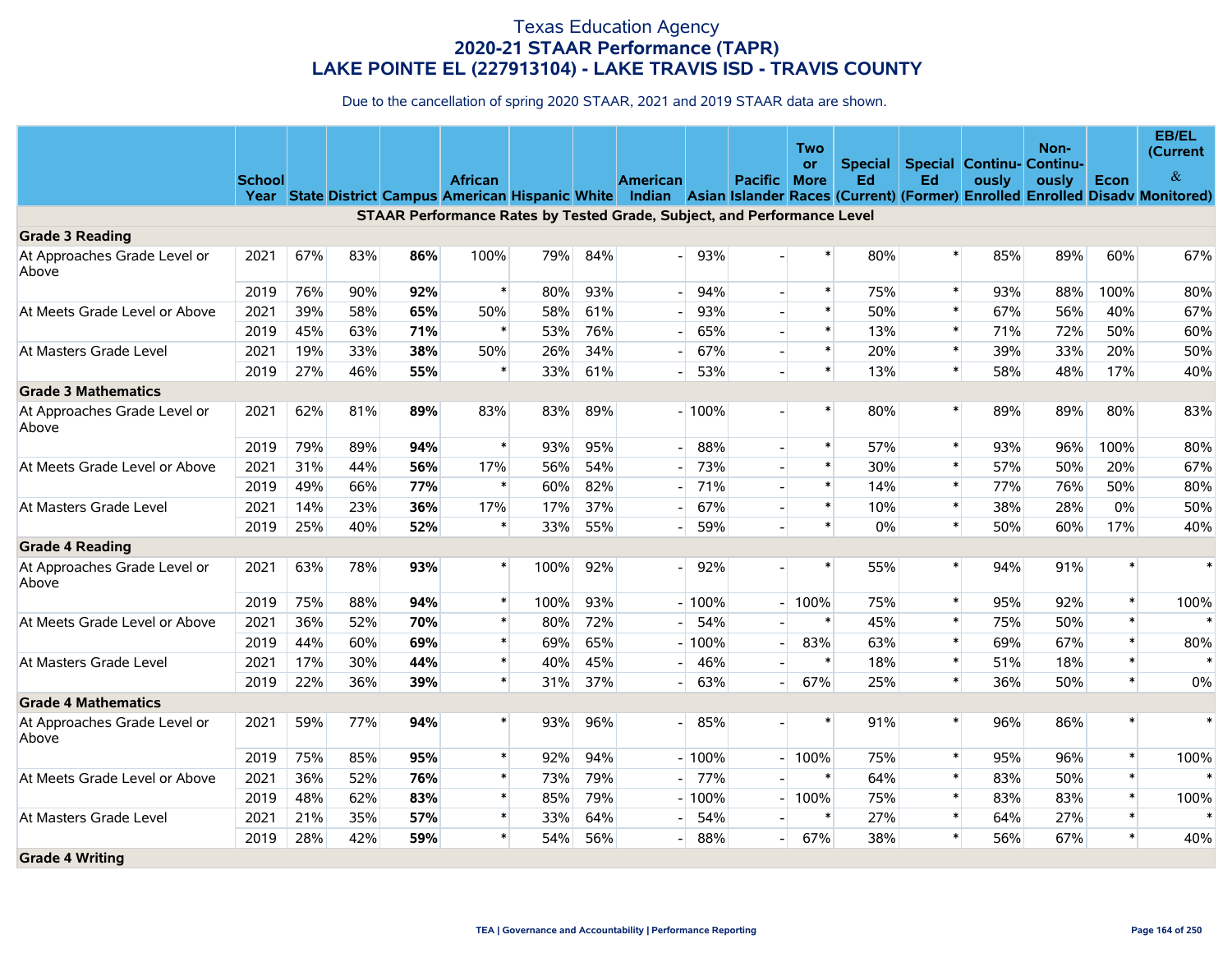|                                       |               |     |     |      |                                                    |      |           |                          |         |                          | Two                      |        |                          |                                   | Non-   |              | EB/EL<br>(Current                                                                  |
|---------------------------------------|---------------|-----|-----|------|----------------------------------------------------|------|-----------|--------------------------|---------|--------------------------|--------------------------|--------|--------------------------|-----------------------------------|--------|--------------|------------------------------------------------------------------------------------|
|                                       | <b>School</b> |     |     |      | <b>African</b>                                     |      |           | <b>American</b>          |         | <b>Pacific</b>           | <b>or</b><br><b>More</b> | Ed     | Ed                       | Special Special Continu- Continu- |        | Econ         | $\&$                                                                               |
|                                       |               |     |     |      | Year State District Campus American Hispanic White |      |           |                          |         |                          |                          |        |                          | ously                             | ously  |              | Indian Asian Islander Races (Current) (Former) Enrolled Enrolled Disady Monitored) |
| At Approaches Grade Level or<br>Above | 2021          | 53% | 75% | 92%  |                                                    | 100% | 92%       |                          | 92%     |                          |                          | 73%    |                          | 94%                               | 83%    | 100%         | 80%                                                                                |
|                                       | 2019          | 67% | 84% | 92%  | $\ast$                                             | 100% | 89%       |                          | $-100%$ |                          | 100%                     | 86%    | $\ast$                   | 92%                               | 92%    | $\ast$       | 100%                                                                               |
| At Meets Grade Level or Above         | 2021          | 27% | 47% | 67%  | $\ast$                                             | 67%  | 68%       |                          | 62%     |                          | $\ast$                   | 27%    | $\ast$                   | 74%                               | 39%    | 80%          | 40%                                                                                |
|                                       | 2019          | 35% | 59% | 69%  | $\ast$                                             | 69%  | 66%       |                          | 75%     |                          | 100%                     | 71%    | $\ast$                   | 66%                               | 79%    | $\ast$       | 60%                                                                                |
| At Masters Grade Level                | 2021          | 8%  | 19% | 33%  | $\ast$                                             | 27%  | 34%       |                          | 38%     |                          | $\ast$                   | 0%     | $\ast$                   | 37%                               | 17%    | 40%          | 20%                                                                                |
|                                       | 2019          | 11% | 20% | 26%  | $\ast$                                             | 15%  | 21%       |                          | 50%     |                          | 67%                      | 14%    | $\ast$                   | 23%                               | 33%    | $\ast$       | 0%                                                                                 |
| Grade 5 Reading+                      |               |     |     |      |                                                    |      |           |                          |         |                          |                          |        |                          |                                   |        |              |                                                                                    |
| At Approaches Grade Level or<br>Above | 2021          | 73% | 89% | 93%  | $\ast$                                             | 86%  | 94%       | $\overline{\phantom{a}}$ | 92%     |                          |                          | 67%    | $\ast$                   | 93%                               | 94%    | $\ast$       | 80%                                                                                |
|                                       | 2019          | 86% | 97% | 100% | $\ast$                                             |      | 100% 100% |                          | * 100%  |                          | $-100%$                  | 100%   | $\overline{a}$           | 100%                              | 100%   | $\ast$       | $\ast$                                                                             |
| At Meets Grade Level or Above         | 2021          | 46% | 67% | 76%  | $\ast$                                             | 50%  | 81%       |                          | 77%     |                          | $\ast$                   | 22%    | $\ast$                   | 78%                               | 65%    | $\pmb{\ast}$ | 20%                                                                                |
|                                       | 2019          | 54% | 79% | 89%  | $\ast$                                             | 93%  | 90%       | $\ast$                   | 80%     |                          | $-100%$                  | 71%    | $\overline{a}$           | 88%                               | 91%    | $\ast$       |                                                                                    |
| At Masters Grade Level                | 2021          | 30% | 49% | 60%  | $\ast$                                             | 43%  | 60%       |                          | 69%     |                          | $\ast$                   | 11%    | $\ast$                   | 61%                               | 53%    | $\ast$       | 20%                                                                                |
|                                       | 2019          | 29% | 55% | 63%  | $\ast$                                             | 71%  | 63%       | $\ast$                   | 70%     |                          | 60%                      | 29%    |                          | 64%                               | 61%    | $\ast$       | $\ast$                                                                             |
| <b>Grade 5 Mathematics+</b>           |               |     |     |      |                                                    |      |           |                          |         |                          |                          |        |                          |                                   |        |              |                                                                                    |
| At Approaches Grade Level or<br>Above | 2021          | 70% | 89% | 93%  | $\ast$                                             | 93%  | 93%       | ٠                        | 86%     |                          | $\ast$                   | 63%    | $\ast$                   | 93%                               | 93%    | $\ast$       | $\ast$                                                                             |
|                                       | 2019          | 90% | 95% | 100% | $\ast$                                             |      | 100% 100% |                          | * 100%  |                          | $-100%$                  | 100%   | $\blacksquare$           | 100%                              | 100%   | $\ast$       |                                                                                    |
| At Meets Grade Level or Above         | 2021          | 44% | 67% | 79%  | $\ast$                                             | 80%  | 80%       |                          | 71%     |                          | $\ast$                   | 25%    | $\ast$                   | 80%                               | 73%    | $\ast$       |                                                                                    |
|                                       | 2019          | 58% | 76% | 87%  | $\ast$                                             | 83%  | 87%       |                          | * 100%  |                          | 80%                      | 57%    | $\overline{\phantom{a}}$ | 87%                               | 86%    | $\ast$       | $\ast$                                                                             |
| At Masters Grade Level                | 2021          | 25% | 43% | 59%  | $\pmb{\ast}$                                       | 53%  | 58%       |                          | 71%     |                          | $\ast$                   | 13%    | $\ast$                   | 56%                               | 73%    | $\ast$       | $\ast$                                                                             |
|                                       | 2019          | 36% | 55% | 64%  | $\ast$                                             | 58%  | 67%       | $\ast$                   | 75%     |                          | 60%                      | 43%    | $\sim$                   | 68%                               | 54%    | $\ast$       | $\ast$                                                                             |
| <b>Grade 5 Science</b>                |               |     |     |      |                                                    |      |           |                          |         |                          |                          |        |                          |                                   |        |              |                                                                                    |
| At Approaches Grade Level or<br>Above | 2021          | 62% | 81% | 84%  | $\ast$                                             | 73%  | 85%       |                          | 92%     |                          | $\ast$                   | 56%    | $\ast$                   | 86%                               | 78%    | $\ast$       | 83%                                                                                |
|                                       | 2019          | 75% | 86% | 93%  | $\ast$                                             | 93%  | 97%       | $\ast$                   | 90%     |                          | 80%                      | 57%    | $\blacksquare$           | 96%                               | 88%    | $\ast$       | $\ast$                                                                             |
| At Meets Grade Level or Above         | 2021          | 31% | 46% | 51%  | $\ast$                                             | 33%  | 49%       |                          | 77%     | $\overline{\phantom{a}}$ | $\ast$                   | 11%    | $\ast$                   | 52%                               | 44%    | $\ast$       | 33%                                                                                |
|                                       | 2019          | 49% | 66% | 81%  | $\ast$                                             | 71%  | 87%       |                          | 80%     |                          | 60%                      | 43%    | $\blacksquare$           | 85%                               | 70%    | $\ast$       | $\ast$                                                                             |
| At Masters Grade Level                | 2021          | 13% | 23% | 27%  | $\ast$                                             | 20%  | 25%       |                          | 46%     |                          | $\ast$                   | 11%    | $\ast$                   | 27%                               | 28%    | $\ast$       | 17%                                                                                |
|                                       | 2019          | 24% | 38% | 52%  | $\ast$                                             | 57%  | 53%       |                          | 80%     |                          | 20%                      | 43%    |                          | 55%                               | 45%    | $\ast$       | $\ast$                                                                             |
| <b>Grade 6 Mathematics</b>            |               |     |     |      |                                                    |      |           |                          |         |                          |                          |        |                          |                                   |        |              |                                                                                    |
| At Approaches Grade Level or<br>Above | 2021          | 68% | 89% | 100% | $\overline{a}$                                     |      | $-100%$   |                          | $-100%$ |                          |                          | $\ast$ |                          | 100%                              | $\ast$ |              |                                                                                    |
|                                       | 2019          | 81% | 94% | 100% |                                                    |      | * 100%    |                          | $\ast$  |                          |                          |        |                          | 100%                              | 100%   |              |                                                                                    |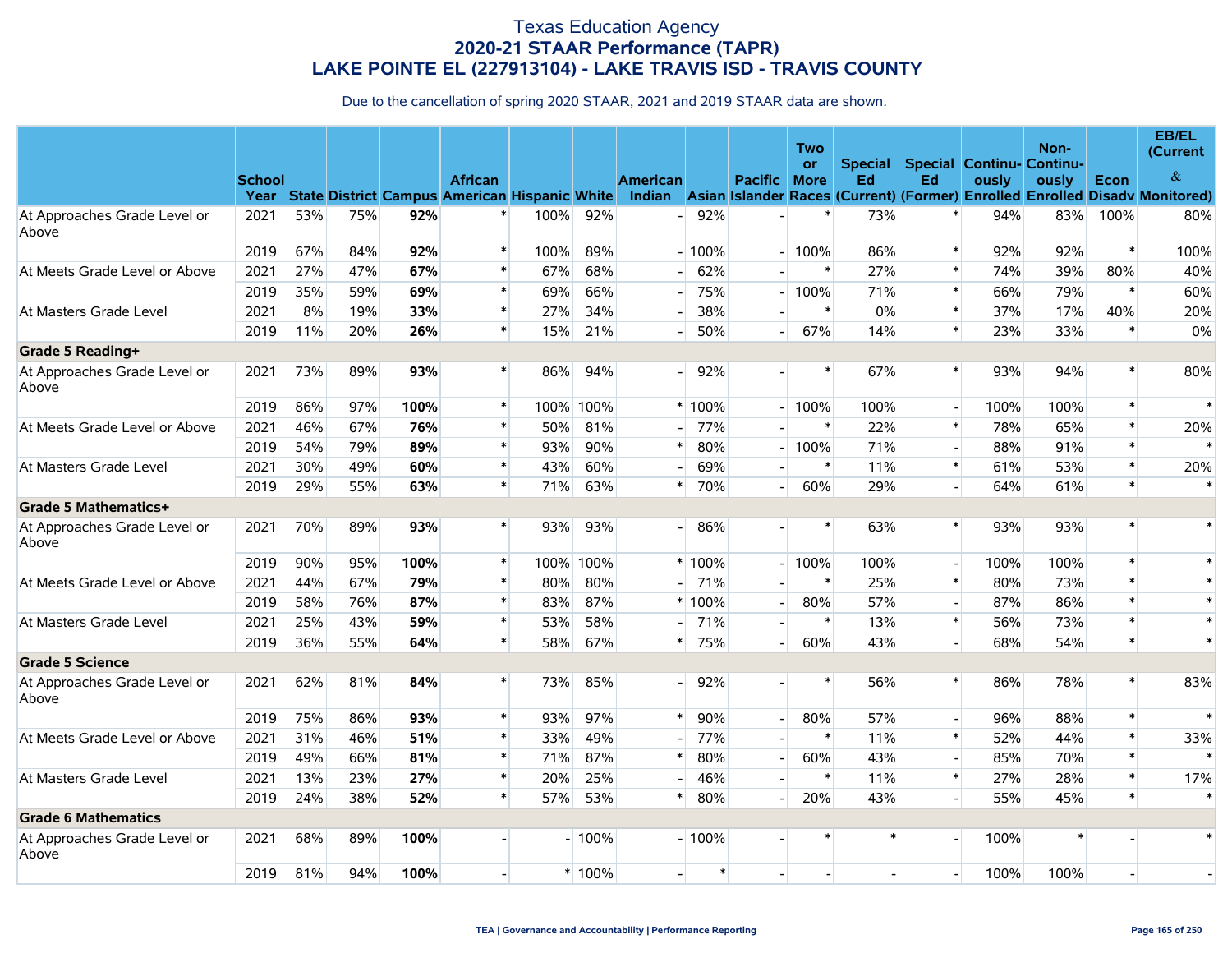|                                       |               |     |     |      |                                                                      |        |         |                          |         |                | Two<br><b>or</b> | Special |        | <b>Special Continu- Continu-</b> | Non-   |        | EB/EL<br>(Current<br>$\&$                                                          |
|---------------------------------------|---------------|-----|-----|------|----------------------------------------------------------------------|--------|---------|--------------------------|---------|----------------|------------------|---------|--------|----------------------------------|--------|--------|------------------------------------------------------------------------------------|
|                                       | <b>School</b> |     |     |      | <b>African</b><br>Year State District Campus American Hispanic White |        |         | <b>American</b>          |         | <b>Pacific</b> | <b>More</b>      | Ed      | Ed     | ously                            | ously  | Econ   | Indian Asian Islander Races (Current) (Former) Enrolled Enrolled Disady Monitored) |
| At Meets Grade Level or Above         | 2021          | 36% | 62% | 100% |                                                                      |        | $-100%$ |                          | $-100%$ |                | $\ast$           |         |        | 100%                             | $\ast$ |        |                                                                                    |
|                                       | 2019          | 47% | 68% | 100% |                                                                      |        | $*100%$ |                          | $\ast$  |                |                  |         |        | 100%                             | 100%   |        |                                                                                    |
| At Masters Grade Level                | 2021          | 15% | 31% | 100% |                                                                      |        | $-100%$ |                          | $-100%$ |                | $\ast$           | $\ast$  |        | 100%                             | $\ast$ |        | $\ast$                                                                             |
|                                       | 2019          | 21% | 36% | 93%  |                                                                      | $\ast$ | 91%     |                          | $\ast$  |                |                  |         |        | 100%                             | 80%    |        |                                                                                    |
| <b>All Grades All Subjects</b>        |               |     |     |      |                                                                      |        |         |                          |         |                |                  |         |        |                                  |        |        |                                                                                    |
| At Approaches Grade Level or<br>Above | 2021          | 67% | 85% | 91%  | 87%                                                                  | 88%    | 91%     | $\overline{\phantom{a}}$ | 93%     |                | $-100%$          | 71%     | 100%   | 91%                              | 88%    | 88%    | 78%                                                                                |
|                                       | 2019          | 78% | 91% | 95%  | 86%                                                                  | 95%    | 95%     | $\ast$                   | 95%     |                | 97%              | 78%     | 100%   | 95%                              | 94%    | 90%    | 91%                                                                                |
| At Meets Grade Level or Above         | 2021          | 41% | 61% | 68%  | 43%                                                                  | 62%    | 68%     |                          | 75%     |                | 81%              | 36%     | 79%    | 71%                              | 53%    | 58%    | 46%                                                                                |
|                                       | 2019          | 50% | 72% | 79%  | 50%                                                                  | 73%    | 80%     | $\ast$                   | 81%     |                | 90%              | 51%     | 81%    | 79%                              | 79%    | 60%    | 68%                                                                                |
| At Masters Grade Level                | 2021          | 18% | 32% | 45%  | 30%                                                                  | 32%    | 45%     |                          | 59%     |                | 53%              | 15%     | 57%    | 47%                              | 34%    | 31%    | 32%                                                                                |
|                                       | 2019          | 24% | 42% | 53%  | 14%                                                                  | 45%    | 53%     | $\ast$                   | 66%     |                | 59%              | 25%     | 56%    | 53%                              | 53%    | 30%    | 18%                                                                                |
| <b>All Grades ELA/Reading</b>         |               |     |     |      |                                                                      |        |         |                          |         |                |                  |         |        |                                  |        |        |                                                                                    |
| At Approaches Grade Level or<br>Above | 2021          | 68% | 85% | 91%  | 100%                                                                 | 88%    | 90%     | $\overline{\phantom{a}}$ | 93%     |                | 100%             | 67%     | 100%   | 91%                              | 91%    | 80%    | 73%                                                                                |
|                                       | 2019          | 75% | 90% | 95%  | 80%                                                                  | 93%    | 96%     | $\ast$                   | 97%     |                | 100%             | 83%     | 100%   | 96%                              | 94%    | 92%    | 92%                                                                                |
| At Meets Grade Level or Above         | 2021          | 45% | 64% | 70%  | 50%                                                                  | 63%    | 71%     |                          | 76%     |                | 83%              | 40%     | 60%    | 73%                              | 56%    | 60%    | 40%                                                                                |
|                                       | 2019          | 48% | 71% | 77%  | 40%                                                                  | 71%    | 78%     |                          | 77%     |                | 93%              | 48%     | 83%    | 76%                              | 78%    | 50%    | 62%                                                                                |
| At Masters Grade Level                | 2021          | 18% | 31% | 47%  | 42%                                                                  | 35%    | 46%     |                          | 61%     |                | 58%              | 17%     | 60%    | 50%                              | 33%    | 30%    | 27%                                                                                |
|                                       | 2019          | 21% | 40% | 53%  | 20%                                                                  | 45%    | 54%     | $\ast$                   | 60%     |                | 64%              | 22%     | 67%    | 53%                              | 54%    | 33%    | 15%                                                                                |
| <b>All Grades Mathematics</b>         |               |     |     |      |                                                                      |        |         |                          |         |                |                  |         |        |                                  |        |        |                                                                                    |
| At Approaches Grade Level or<br>Above | 2021          | 66% | 84% | 93%  | 92%                                                                  | 90%    | 93%     | $\overline{a}$           | 93%     |                | 100%             | 80%     | 100%   | 93%                              | 89%    | 90%    | 80%                                                                                |
|                                       | 2019          | 82% | 92% | 96%  | 100%                                                                 | 95%    | 97%     | $\ast$                   | 94%     |                | 100%             | 77%     | 100%   | 96%                              | 98%    | 92%    | 92%                                                                                |
| At Meets Grade Level or Above         | 2021          | 37% | 58% | 71%  | 42%                                                                  | 69%    | 72%     |                          | 78%     |                | 75%              | 43%     | 100%   | 74%                              | 58%    | 50%    | 60%                                                                                |
|                                       | 2019          | 52% | 70% | 83%  | 60%                                                                  | 76%    | 84%     | $\ast$                   | 86%     |                | 93%              | 50%     | 83%    | 83%                              | 83%    | 67%    | 85%                                                                                |
| At Masters Grade Level                | 2021          | 18% | 31% | 52%  | 25%                                                                  | 33%    | 55%     |                          | 68%     |                | 58%              | 20%     | 100%   | 55%                              | 42%    | 30%    | 47%                                                                                |
|                                       | 2019          | 26% | 42% | 60%  | 20%                                                                  | 50%    | 61%     | $\ast$                   | 71%     |                | 64%              | 27%     | 50%    | 60%                              | 61%    | 33%    | 31%                                                                                |
| <b>All Grades Writing</b>             |               |     |     |      |                                                                      |        |         |                          |         |                |                  |         |        |                                  |        |        |                                                                                    |
| At Approaches Grade Level or<br>Above | 2021          | 58% | 78% | 92%  | $\ast$                                                               | 100%   | 92%     | $\overline{\phantom{0}}$ | 92%     |                | $\ast$           | 73%     | $\ast$ | 94%                              | 83%    | 100%   | 80%                                                                                |
|                                       | 2019          | 68% | 86% | 92%  | $\ast$                                                               | 100%   | 89%     |                          | $-100%$ |                | 100%             | 86%     | $\ast$ | 92%                              | 92%    | $\ast$ | 100%                                                                               |
| At Meets Grade Level or Above         | 2021          | 30% | 49% | 67%  | $\ast$                                                               | 67%    | 68%     |                          | 62%     |                |                  | 27%     | $\ast$ | 74%                              | 39%    | 80%    | 40%                                                                                |
|                                       | 2019          | 38% | 61% | 69%  | $\ast$                                                               | 69%    | 66%     |                          | 75%     |                | $-100%$          | 71%     | $\ast$ | 66%                              | 79%    | $\ast$ | 60%                                                                                |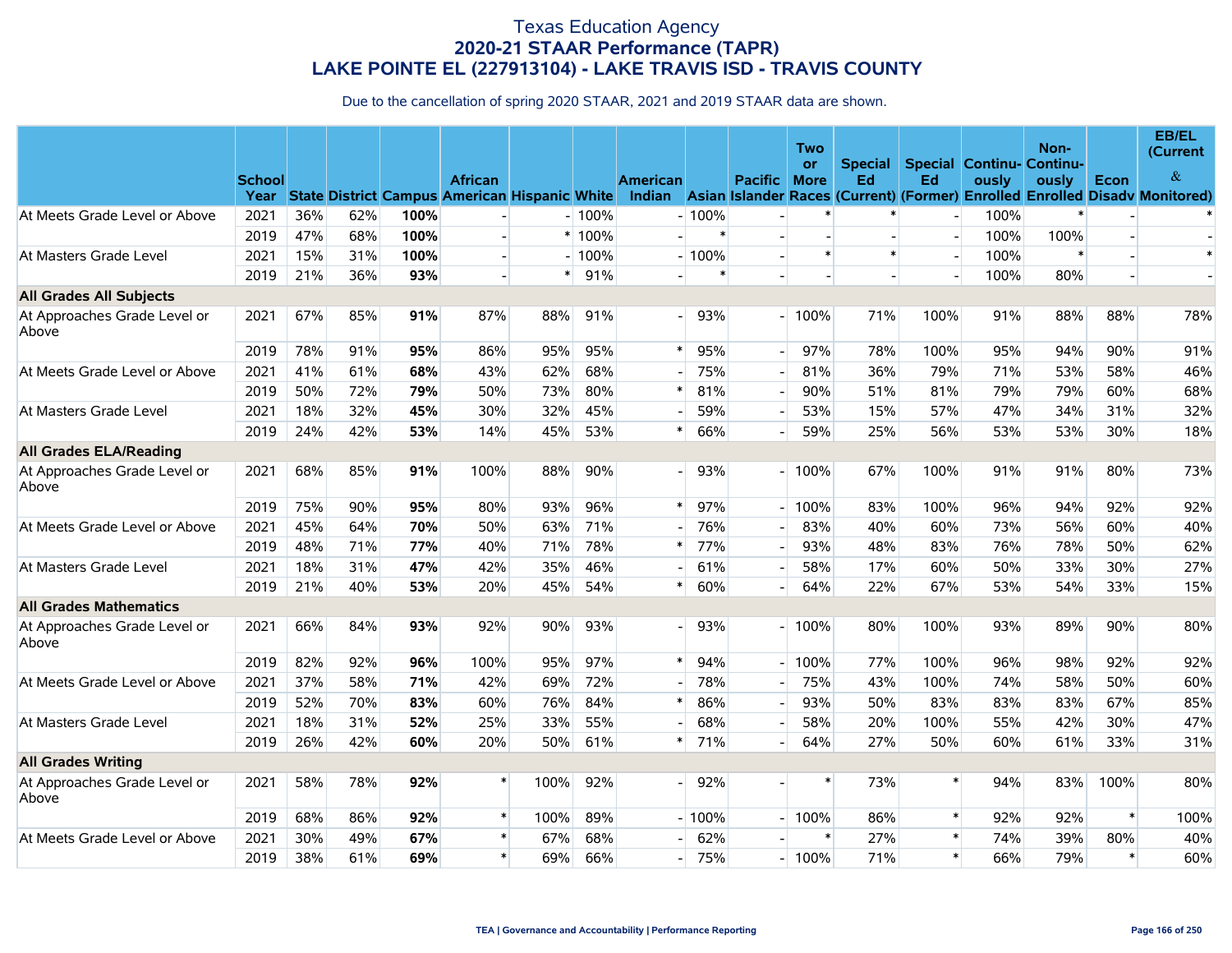Due to the cancellation of spring 2020 STAAR, 2021 and 2019 STAAR data are shown.

|                                       | <b>School</b><br>Year |     |     |     | <b>African</b><br><b>State District Campus American Hispanic White</b> |     |     | <b>American</b><br>Indian |     | <b>Pacific</b> | <b>Two</b><br>or<br><b>More</b> | <b>Special</b><br>Ed | Ed | <b>Special Continu- Continu-</b><br>ously | Non-<br>ously | Econ | <b>EB/EL</b><br>(Current<br>&<br>Asian Islander Races (Current) (Former) Enrolled Enrolled Disady Monitored) |
|---------------------------------------|-----------------------|-----|-----|-----|------------------------------------------------------------------------|-----|-----|---------------------------|-----|----------------|---------------------------------|----------------------|----|-------------------------------------------|---------------|------|--------------------------------------------------------------------------------------------------------------|
| At Masters Grade Level                | 2021                  | 9%  | 17% | 33% |                                                                        | 27% | 34% |                           | 38% |                |                                 | $0\%$                |    | 37%                                       | 17%           | 40%  | 20%                                                                                                          |
|                                       | 2019                  | 14% | 28% | 26% |                                                                        | 15% | 21% | $\overline{\phantom{a}}$  | 50% |                | 67%                             | 14%                  |    | 23%                                       | 33%           |      | $0\%$                                                                                                        |
| <b>All Grades Science</b>             |                       |     |     |     |                                                                        |     |     |                           |     |                |                                 |                      |    |                                           |               |      |                                                                                                              |
| At Approaches Grade Level or<br>Above | 2021                  | 71% | 89% | 84% |                                                                        | 73% | 85% |                           | 92% |                | *                               | 56%                  |    | 86%                                       | 78%           |      | 83%                                                                                                          |
|                                       | 2019                  | 81% | 93% | 93% |                                                                        | 93% | 97% |                           | 90% |                | 80%                             | 57%                  |    | 96%                                       | 88%           |      |                                                                                                              |
| At Meets Grade Level or Above         | 2021                  | 44% | 64% | 51% |                                                                        | 33% | 49% |                           | 77% |                |                                 | 11%                  |    | 52%                                       | 44%           |      | 33%                                                                                                          |
|                                       | 2019                  | 54% | 78% | 81% |                                                                        | 71% | 87% |                           | 80% |                | 60%                             | 43%                  |    | 85%                                       | 70%           |      |                                                                                                              |
| At Masters Grade Level                | 2021                  | 20% | 34% | 27% |                                                                        | 20% | 25% |                           | 46% |                |                                 | 11%                  |    | 27%                                       | 28%           |      | 17%                                                                                                          |
|                                       | 2019                  | 25% | 49% | 52% |                                                                        | 57% | 53% |                           | 80% |                | 20%                             | 43%                  |    | 55%                                       | 45%           |      |                                                                                                              |

\* Indicates results are masked due to small numbers to protect student confidentiality.

- Indicates there are no students in the group.

+ Indicates that rates for reading and mathematics are based on the cumulative results from the first and second administrations of STAAR.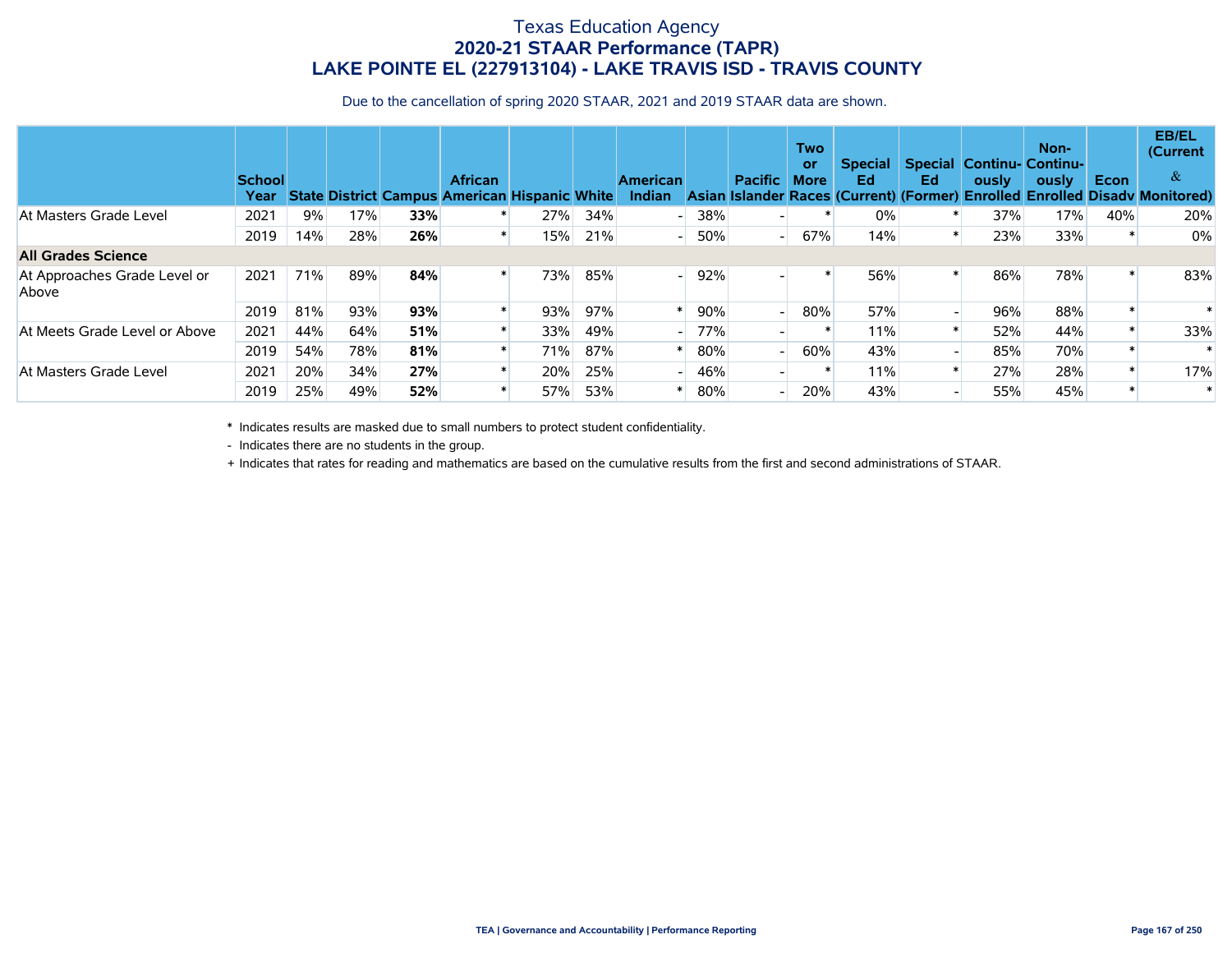Due to the cancellation of spring 2020 STAAR, 2019 and 2018 progress data are shown.

|                            | <b>School</b> |    |    |    | <b>African</b><br>Year State District Campus American Hispanic White |        |    | <b>American</b>          |        | <b>Pacific</b>           | <b>Twoor</b><br><b>More</b> | Special<br>Ed            | Ed.                      | <b>Special Continu- Continu-</b><br>ously | Non-<br>ously | Econ                     | <b>EB/EL</b><br>(Current<br>$\&$<br>Indian Asian Islander Races (Current) (Former) Enrolled Enrolled Disady Monitored) |
|----------------------------|---------------|----|----|----|----------------------------------------------------------------------|--------|----|--------------------------|--------|--------------------------|-----------------------------|--------------------------|--------------------------|-------------------------------------------|---------------|--------------------------|------------------------------------------------------------------------------------------------------------------------|
|                            |               |    |    |    | School Progress Domain - Academic Growth Score by Grade and Subject  |        |    |                          |        |                          |                             |                          |                          |                                           |               |                          |                                                                                                                        |
| Grade 4 ELA/Reading        | 2019          | 61 | 62 | 54 |                                                                      | 38     | 55 | $\overline{\phantom{a}}$ | 83     |                          | $\ast$                      | 71                       | $\ast$                   | 53                                        | 61            | $\ast$                   | 50                                                                                                                     |
|                            | 2018          | 63 | 66 | 75 | $\ast$                                                               | 88     | 72 | $\ast$                   | 75     | $\overline{\phantom{a}}$ | 90                          | 43                       | $\ast$                   | 78                                        | 67            | $\overline{\phantom{0}}$ | $\ast$                                                                                                                 |
| <b>Grade 4 Mathematics</b> | 2019          | 65 | 70 | 78 | $\ast$                                                               | 75     | 77 | $\sim$                   | 100    | $\overline{\phantom{a}}$ | $\ast$                      | 86                       | $\ast$                   | 76                                        | 89            | $\ast$                   | 90                                                                                                                     |
|                            | 2018          | 65 | 70 | 79 | $\ast$                                                               | 92     | 76 | $\ast$                   | 100    | $\sim$                   | 70                          | 64                       | $\ast$                   | 79                                        | 79            | $\overline{\phantom{0}}$ | $\ast$                                                                                                                 |
| Grade 5 ELA/Reading        | 2019          | 81 | 86 | 86 | $\ast$                                                               | 100    | 85 | $\ast$                   | 83     | $\overline{\phantom{a}}$ | 80                          | 93                       | $\overline{\phantom{a}}$ | 87                                        | 86            | $\ast$                   | $\ast$                                                                                                                 |
|                            | 2018          | 80 | 83 | 84 | $\ast$                                                               | 77     | 84 | $\overline{\phantom{a}}$ | 83     | $\overline{\phantom{a}}$ | $\ast$                      | 73                       | $\ast$                   | 83                                        | 87            | $\ast$                   | $*$                                                                                                                    |
| <b>Grade 5 Mathematics</b> | 2019          | 83 | 87 | 83 | $\ast$                                                               | 100    | 83 | $\ast$                   | 86     | $\overline{\phantom{a}}$ | 70                          | 79                       | $\overline{\phantom{a}}$ | 85                                        | 78            | $\ast$                   | $\ast$                                                                                                                 |
|                            | 2018          | 81 | 82 | 80 | $\ast$                                                               | 85     | 78 | $\sim$                   | 100    | $\overline{\phantom{a}}$ | $\ast$                      | 60                       | $\ast$                   | 79                                        | 81            | $\ast$                   | $\ast$                                                                                                                 |
| Grade 6 Mathematics        | 2019          | 54 | 57 | 93 | $\overline{\phantom{0}}$                                             | $\ast$ | 91 | $\overline{\phantom{a}}$ | $\ast$ | $\overline{\phantom{a}}$ | $\overline{\phantom{a}}$    | $\overline{\phantom{a}}$ | $\overline{\phantom{a}}$ | 100                                       | 80            | $\overline{\phantom{0}}$ | $\overline{\phantom{0}}$                                                                                               |
|                            | 2018          | 56 | 62 | 93 | $\overline{a}$                                                       | $\ast$ | 88 | $\overline{\phantom{a}}$ | $\ast$ | $\overline{\phantom{a}}$ | $\ast$                      | $\ast$                   | $\overline{\phantom{a}}$ | 90                                        | 100           | $\overline{\phantom{0}}$ | $\overline{\phantom{0}}$                                                                                               |
| All Grades Both Subjects   | 2019          | 69 | 71 | 77 | 56                                                                   | 79     | 76 | $\ast$                   | 88     | $\overline{a}$           | 78                          | 82                       | 81                       | 76                                        | 79            | 75                       | 66                                                                                                                     |
|                            | 2018          | 69 | 75 | 80 | 63                                                                   | 86     | 78 | $\ast$                   | 90     | $\overline{\phantom{a}}$ | 88                          | 63                       | 81                       | 80                                        | 79            | 63                       | 88                                                                                                                     |
| All Grades ELA/Reading     | 2019          | 68 | 70 | 72 | $\ast$                                                               | 70     | 72 | $\ast$                   | 83     | $\overline{\phantom{a}}$ | 72                          | 82                       | $\ast$                   | 71                                        | 76            | 70                       | 50                                                                                                                     |
|                            | 2018          | 69 | 74 | 79 | $\ast$                                                               | 83     | 78 | $\ast$                   | 79     | $\overline{a}$           | 94                          | 61                       | $\ast$                   | 80                                        | 77            | $\ast$                   | 92                                                                                                                     |
| All Grades Mathematics     | 2019          | 70 | 72 | 82 | $\ast$                                                               | 88     | 81 | $\ast$                   | 93     | $\overline{\phantom{a}}$ | 83                          | 82                       | $\ast$                   | 82                                        | 83            | 80                       | 81                                                                                                                     |
|                            | 2018          | 70 | 75 | 80 | $\ast$                                                               | 90     | 78 | $\ast$                   | 100    | $\overline{\phantom{a}}$ | 81                          | 64                       | $\ast$                   | 80                                        | 81            | $*$                      | 83                                                                                                                     |

\* Indicates results are masked due to small numbers to protect student confidentiality.

- Indicates there are no students in the group.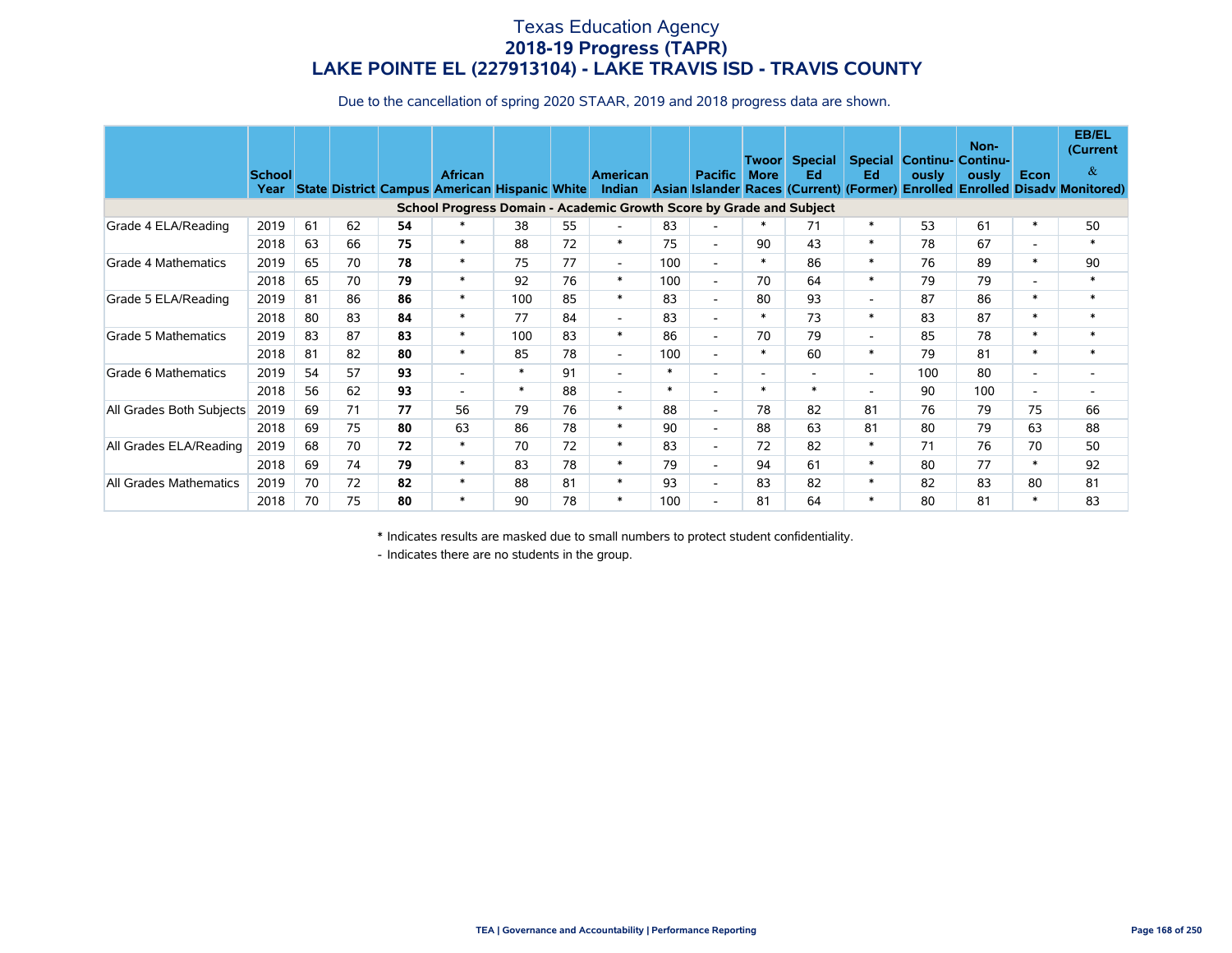# Texas Education Agency **2020-21 Bilingual Education/English as a Second Language (Current EB Students/EL) (TAPR) LAKE POINTE EL (227913104) - LAKE TRAVIS ISD - TRAVIS COUNTY**

|                                    |               |     |     |     |                                             |                          |                          |                          |                          |                                                                                                             |                  |                        |                                |                          | <b>EB/EL</b>             |     |                        | <b>Monitored</b> |
|------------------------------------|---------------|-----|-----|-----|---------------------------------------------|--------------------------|--------------------------|--------------------------|--------------------------|-------------------------------------------------------------------------------------------------------------|------------------|------------------------|--------------------------------|--------------------------|--------------------------|-----|------------------------|------------------|
|                                    |               |     |     |     | <b>Total</b>                                | <b>BE-Trans</b>          |                          |                          |                          | <b>ALP</b>                                                                                                  |                  | <b>ESL</b>             |                                | <b>ALP</b>               | with                     |     | <b>Total</b>           | $\&$             |
|                                    | <b>School</b> |     |     |     | <b>Bilingual</b>                            | Early                    |                          | BE-Trans BE-Dual BE-Dual |                          | <b>Bilingual Total Content-</b>                                                                             |                  |                        | <b>ESL</b>                     | <b>ESL</b>               | <b>Parental Never</b>    |     | <b>EB/EL</b>           | <b>Former</b>    |
|                                    |               |     |     |     | <b>Year State District Campus Education</b> | Exit                     |                          |                          |                          | Late Exit Two-Way One-Way (Exception) ESL<br><b>STAAR Performance Rate by Subject and Performance Level</b> |                  |                        | <b>Based Pull-Out (Waiver)</b> |                          |                          |     | Denial EB/EL (Current) | EB/EL            |
| All Grades All Subjects            |               |     |     |     |                                             |                          |                          |                          |                          |                                                                                                             |                  |                        |                                |                          |                          |     |                        |                  |
| At Approaches Grade Level or Above | 2021          | 67% | 85% | 91% | $\overline{\phantom{a}}$                    |                          | $\overline{\phantom{a}}$ |                          | $\overline{\phantom{a}}$ | ٠                                                                                                           | 68%              | 68%                    | $\overline{\phantom{a}}$       | $\overline{\phantom{a}}$ |                          | 91% | 68%                    | 100%             |
|                                    | 2019          | 78% | 91% | 95% |                                             |                          |                          |                          |                          |                                                                                                             | 82%              | 82%                    |                                |                          |                          |     | 82%                    |                  |
| At Meets Grade Level or Above      | 2021          | 41% | 61% | 68% | $\overline{\phantom{a}}$                    |                          |                          |                          |                          |                                                                                                             | 25%              | 25%                    | $\overline{\phantom{a}}$       | $\sim$                   |                          | 69% | 25%                    | 92%              |
|                                    | 2019          | 50% | 72% | 79% | $\sim$                                      |                          |                          |                          |                          |                                                                                                             | 59%              | 59%                    | $\overline{a}$                 |                          |                          |     | 59%                    |                  |
| At Masters Grade Level             | 2021          | 18% | 32% | 45% | $\overline{\phantom{a}}$                    |                          | $\overline{\phantom{a}}$ |                          |                          |                                                                                                             | $-11\%$          | 11%                    | $\overline{\phantom{a}}$       |                          | $\overline{\phantom{a}}$ | 45% | 11%                    | 77%              |
|                                    | 2019          | 24% | 42% | 53% |                                             |                          |                          |                          |                          |                                                                                                             | 18%              | 18%                    |                                |                          |                          |     | 18%                    |                  |
| <b>All Grades ELA/Reading</b>      |               |     |     |     |                                             |                          |                          |                          |                          |                                                                                                             |                  |                        |                                |                          |                          |     |                        |                  |
| At Approaches Grade Level or Above | 2021          | 68% | 85% | 91% | $\overline{\phantom{a}}$                    | $\overline{\phantom{a}}$ |                          |                          |                          |                                                                                                             | $- 60%$          | 60%                    | $\overline{\phantom{a}}$       | $\overline{\phantom{a}}$ | $\overline{\phantom{a}}$ | 92% | 60%                    | 100%             |
|                                    | 2019          | 75% | 90% | 95% |                                             |                          |                          |                          |                          |                                                                                                             | 86%              | 86%                    |                                |                          |                          |     | 86%                    |                  |
| At Meets Grade Level or Above      | 2021          | 45% | 64% | 70% | $\sim$                                      |                          |                          |                          |                          |                                                                                                             | $-10%$           | 10%                    |                                | $\blacksquare$           |                          | 72% | 10%                    | 100%             |
|                                    | 2019          | 48% | 71% | 77% | $\overline{\phantom{a}}$                    |                          |                          |                          |                          |                                                                                                             | 57%              | 57%                    | $\overline{a}$                 |                          |                          |     | 57%                    |                  |
| At Masters Grade Level             | 2021          | 18% | 31% | 47% | $\overline{\phantom{a}}$                    |                          |                          |                          |                          |                                                                                                             | $-10%$           | 10%                    |                                |                          |                          | 48% | 10%                    | 60%              |
|                                    | 2019          | 21% | 40% | 53% |                                             |                          |                          |                          |                          |                                                                                                             | 14%              | 14%                    |                                |                          |                          |     | 14%                    |                  |
| <b>All Grades Mathematics</b>      |               |     |     |     |                                             |                          |                          |                          |                          |                                                                                                             |                  |                        |                                |                          |                          |     |                        |                  |
| At Approaches Grade Level or Above | 2021          | 66% | 84% | 93% | $\sim$                                      | $\sim$                   | $\overline{\phantom{a}}$ |                          |                          |                                                                                                             | $-70%$           | 70%                    | $\overline{\phantom{a}}$       | $\sim$                   | $\overline{\phantom{a}}$ | 93% | 70%                    | 100%             |
|                                    | 2019          | 82% | 92% | 96% | $\overline{\phantom{a}}$                    |                          |                          |                          |                          |                                                                                                             | 86%              | 86%                    | $\overline{\phantom{a}}$       |                          |                          |     | 86%                    |                  |
| At Meets Grade Level or Above      | 2021          | 37% | 58% | 71% | $\overline{\phantom{a}}$                    |                          |                          |                          |                          |                                                                                                             | 40%              | 40%                    |                                | $\blacksquare$           |                          | 72% | 40%                    | 100%             |
|                                    | 2019          | 52% | 70% | 83% | $\sim$                                      |                          |                          |                          |                          |                                                                                                             | 86%              | 86%                    | $\overline{a}$                 |                          |                          |     | 86%                    |                  |
| At Masters Grade Level             | 2021          | 18% | 31% | 52% | $\sim$                                      |                          | $\overline{\phantom{a}}$ |                          | $\overline{\phantom{a}}$ |                                                                                                             | 20%              | 20%                    | $\blacksquare$                 |                          |                          | 53% | 20%                    | 100%             |
|                                    | 2019          | 26% | 42% | 60% |                                             |                          |                          |                          |                          |                                                                                                             | 29%              | 29%                    |                                |                          |                          |     | 29%                    |                  |
| <b>All Grades Writing</b>          |               |     |     |     |                                             |                          |                          |                          |                          |                                                                                                             |                  |                        |                                |                          |                          |     |                        |                  |
| At Approaches Grade Level or Above | 2021          | 58% | 78% | 92% | $\overline{\phantom{a}}$                    | $\overline{a}$           |                          |                          |                          |                                                                                                             | $\ast$           | *                      | $\overline{a}$                 | $\sim$                   | $\overline{\phantom{a}}$ | 92% | $\ast$                 |                  |
|                                    | 2019          | 68% | 86% | 92% |                                             |                          |                          |                          |                          |                                                                                                             | $\ast$           | $\ast$                 |                                |                          |                          |     | $\ast$                 |                  |
| At Meets Grade Level or Above      | 2021          | 30% | 49% | 67% | $\sim$                                      |                          |                          |                          |                          |                                                                                                             | $\ast$           | $\ast$                 |                                |                          |                          | 68% | $\ast$                 |                  |
|                                    | 2019          | 38% | 61% | 69% | $\sim$                                      | $\mathbf{u}^{(1)}$       | $\overline{a}$           |                          |                          |                                                                                                             | $\ast$           | $\ast$                 | $\overline{a}$                 |                          |                          |     | $\ast$                 |                  |
| At Masters Grade Level             | 2021          | 9%  | 17% | 33% | $\overline{\phantom{a}}$                    | $\overline{a}$           | $\overline{a}$           |                          | $\overline{\phantom{a}}$ |                                                                                                             | $\ast$           | $\ast$                 | $\overline{a}$                 |                          |                          | 34% | $\ast$                 |                  |
|                                    | 2019          | 14% | 28% | 26% |                                             |                          |                          |                          |                          |                                                                                                             | $\ast$           | $\ast$                 |                                |                          |                          |     | $\ast$                 |                  |
| <b>All Grades Science</b>          |               |     |     |     |                                             |                          |                          |                          |                          |                                                                                                             |                  | $\ast$                 |                                |                          |                          |     | $\ast$                 |                  |
| At Approaches Grade Level or Above | 2021          | 71% | 89% | 84% | $\overline{a}$                              | $\overline{a}$           | $\overline{a}$           |                          |                          |                                                                                                             | $\ast$           |                        | $\sim$                         |                          | ۰                        | 84% |                        |                  |
|                                    | 2019          | 81% | 93% | 93% | $\overline{\phantom{a}}$                    |                          |                          |                          |                          |                                                                                                             | $\ast$           | $\ast$                 |                                |                          |                          |     | $\ast$                 |                  |
| At Meets Grade Level or Above      | 2021          | 44% | 64% | 51% | $\sim$                                      |                          |                          |                          |                          |                                                                                                             | $\ast$<br>$\ast$ | $\pmb{\ast}$<br>$\ast$ |                                |                          |                          | 52% | $\ast$<br>$\ast$       |                  |
|                                    | 2019          | 54% | 78% | 81% | $\overline{\phantom{a}}$                    |                          |                          |                          |                          |                                                                                                             | $\ast$           | $\ast$                 |                                |                          |                          |     | $\ast$                 | $\ast$           |
| At Masters Grade Level             | 2021          | 20% | 34% | 27% | $\overline{\phantom{a}}$                    |                          |                          |                          |                          |                                                                                                             |                  |                        | $\overline{a}$                 |                          |                          | 28% |                        |                  |
|                                    | 2019          | 25% | 49% | 52% |                                             |                          |                          |                          |                          |                                                                                                             |                  |                        |                                |                          |                          |     |                        |                  |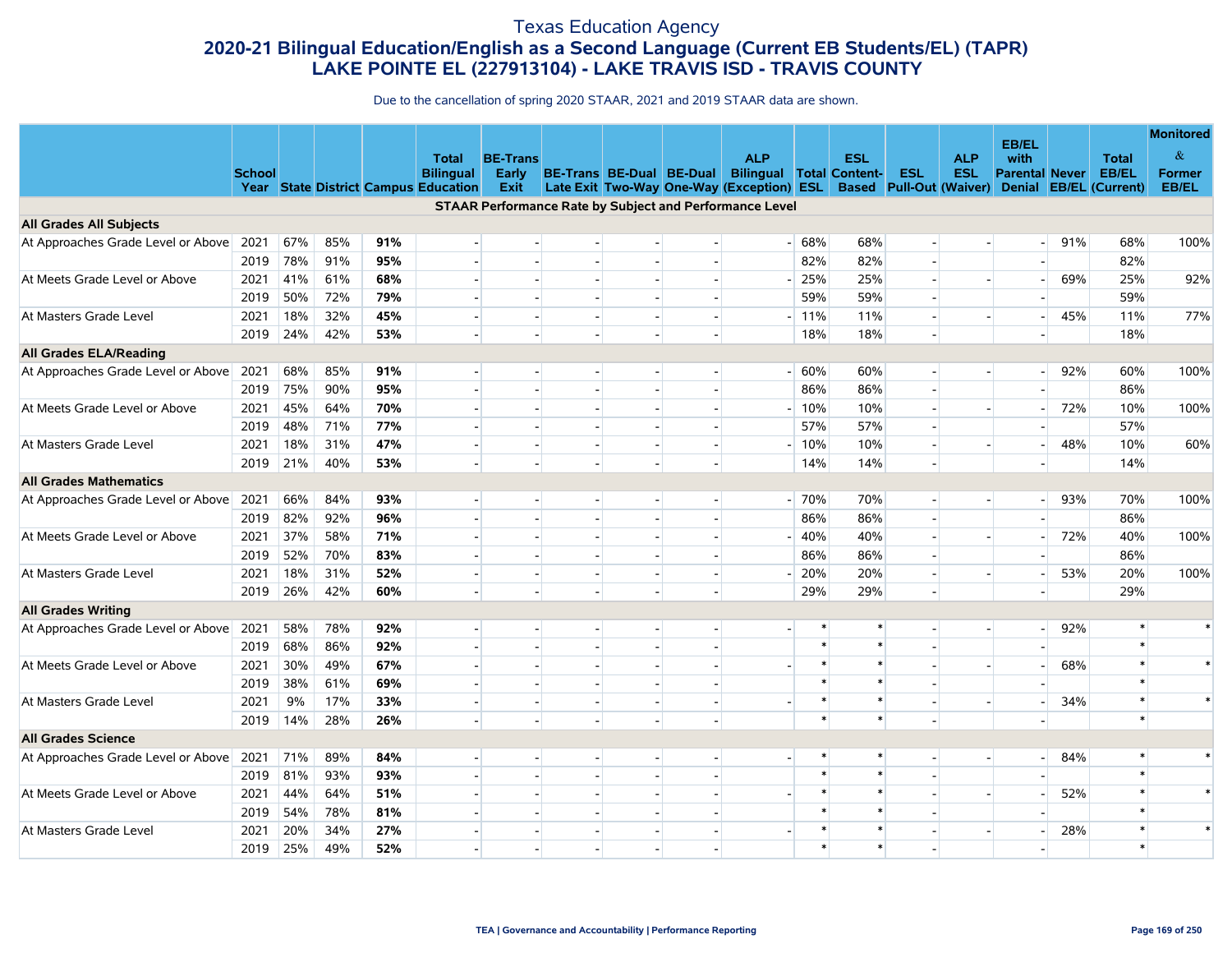#### Texas Education Agency

# **2020-21 Bilingual Education/English as a Second Language (Current EB Students/EL) (TAPR) LAKE POINTE EL (227913104) - LAKE TRAVIS ISD - TRAVIS COUNTY**

Due to the cancellation of spring 2020 STAAR, 2021 and 2019 STAAR data are shown.

- \* Indicates results are masked due to small numbers to protect student confidentiality.
- Indicates there are no students in the group.

Blank cell indicates there are no data available in the group.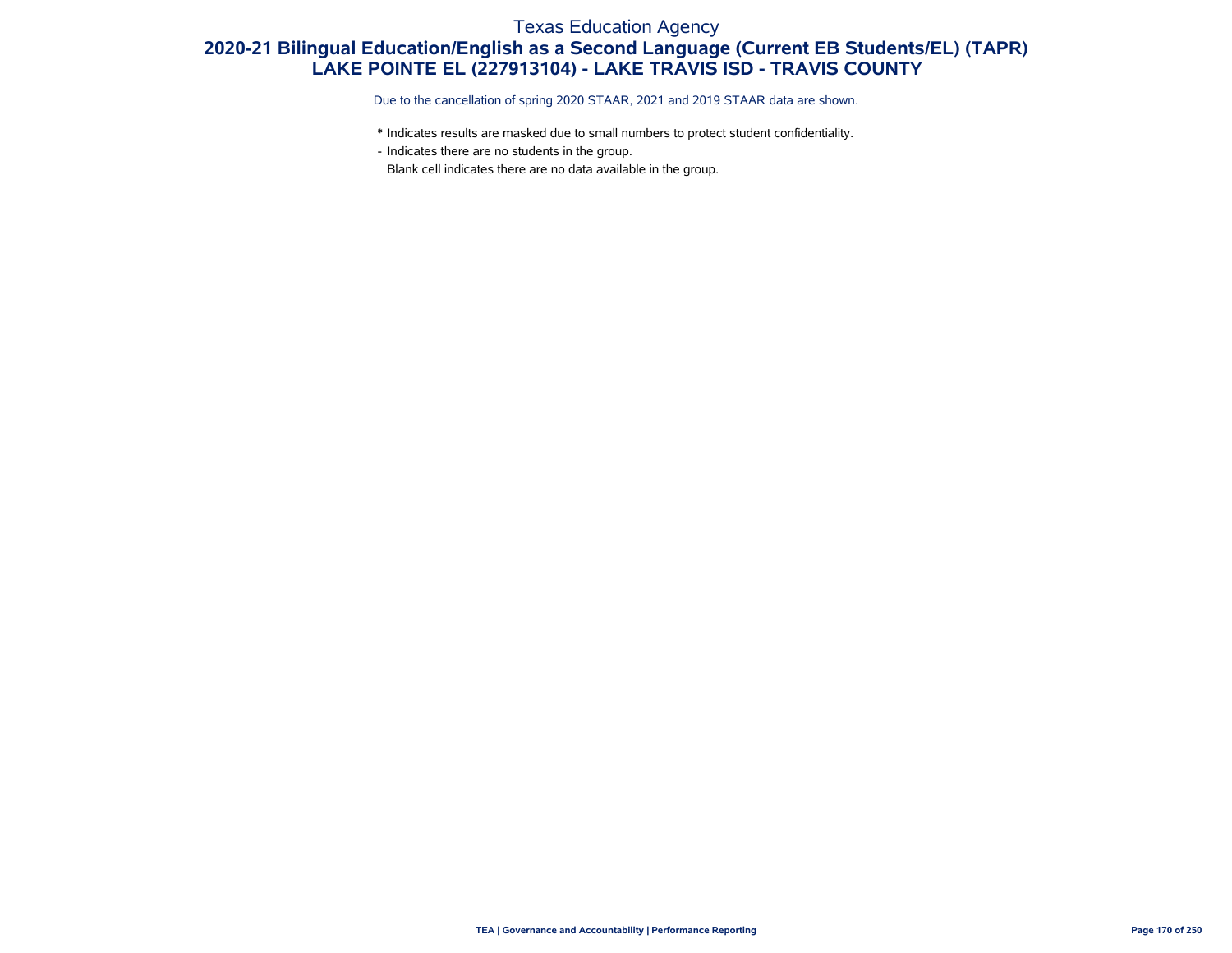Due to the cancellation of spring 2020 STAAR, 2021 and 2019 STAAR data are shown.

|                                                            |     |       |      | <b>African</b><br><b>State District Campus American Hispanic White</b> |     |           | <b>American</b>                                 |        | <b>Pacific</b>           | <b>Two</b><br>or<br><b>More</b> | <b>Special</b><br>Ed | Ed    | <b>Special Continu- Continu-</b><br>ously | Non-<br>ously | Econ  | <b>EB/EL</b><br>(Current)<br>$\&$<br>Indian Asian Islander Races (Current) (Former) Enrolled Enrolled Disady Monitored) |
|------------------------------------------------------------|-----|-------|------|------------------------------------------------------------------------|-----|-----------|-------------------------------------------------|--------|--------------------------|---------------------------------|----------------------|-------|-------------------------------------------|---------------|-------|-------------------------------------------------------------------------------------------------------------------------|
|                                                            |     |       |      |                                                                        |     |           | <b>2021 STAAR Participation</b><br>(All Grades) |        |                          |                                 |                      |       |                                           |               |       |                                                                                                                         |
| <b>All Tests</b>                                           |     |       |      |                                                                        |     |           |                                                 |        |                          |                                 |                      |       |                                           |               |       |                                                                                                                         |
| <b>Assessment Participant</b>                              | 88% | 81%   | 90%  | 91%                                                                    | 90% | 92%       | $\overline{\phantom{a}}$                        | 84%    | $\overline{\phantom{a}}$ | 79%                             | 85%                  | 88%   | 91%                                       | 88%           | 79%   | 89%                                                                                                                     |
| Included in Accountability                                 | 83% | 78%   | 86%  | 91%                                                                    | 89% | 87%       |                                                 | 79%    |                          | 74%                             | 79%                  | 88%   | 91%                                       | 69%           | 79%   | 77%                                                                                                                     |
| Not Included in Accountability: Mobile                     | 3%  | 3%    | 4%   | 0%                                                                     | 0%  | 5%        |                                                 | 5%     |                          | 5%                              | 6%                   | $0\%$ | 0%                                        | 18%           | 0%    | 6%                                                                                                                      |
| Not Included in Accountability: Other<br><b>Exclusions</b> | 1%  | 0%    | 0%   | 0%                                                                     | 1%  | 0%        |                                                 | 0%     |                          | 0%                              | $0\%$                | 0%    | 0%                                        | 1%            | 0%    | 6%                                                                                                                      |
| <b>Not Tested</b>                                          | 12% | 19%   | 10%  | 9%                                                                     | 10% | 8%        | $\overline{\phantom{a}}$                        | 16%    | $\overline{\phantom{a}}$ | 21%                             | 15%                  | 13%   | 9%                                        | 12%           | 21%   | 11%                                                                                                                     |
| Absent                                                     | 2%  | 8%    | 2%   | $0\%$                                                                  | 3%  | 1%        | $\overline{\phantom{a}}$                        | 2%     |                          | 0%                              | 2%                   | 0%    | 1%                                        | 2%            | 6%    | 6%                                                                                                                      |
| Other                                                      | 10% | 11%   | 8%   | 9%                                                                     | 7%  | 7%        |                                                 | 14%    |                          | 21%                             | 13%                  | 13%   | 8%                                        | 10%           | 15%   | 6%                                                                                                                      |
|                                                            |     |       |      |                                                                        |     |           | <b>2019 STAAR Participation</b><br>(All Grades) |        |                          |                                 |                      |       |                                           |               |       |                                                                                                                         |
| <b>All Tests</b>                                           |     |       |      |                                                                        |     |           |                                                 |        |                          |                                 |                      |       |                                           |               |       |                                                                                                                         |
| <b>Assessment Participant</b>                              | 99% | 99%   | 100% | 100%                                                                   |     | 100% 100% |                                                 | * 100% |                          | $-100%$                         | 97%                  | 100%  | 100%                                      | 100%          | 100%  | 100%                                                                                                                    |
| Included in Accountability                                 | 94% | 96%   | 97%  | 88%                                                                    | 96% | 99%       | ∗                                               | 90%    | $\overline{\phantom{a}}$ | 87%                             | 94%                  | 100%  | 99%                                       | 91%           | 100%  | 72%                                                                                                                     |
| Not Included in Accountability: Mobile                     | 4%  | 3%    | 2%   | 13%                                                                    | 4%  | 0%        |                                                 | 6%     |                          | 13%                             | 3%                   | 0%    | 1%                                        | 7%            | $0\%$ | 13%                                                                                                                     |
| Not Included in Accountability: Other<br><b>Exclusions</b> | 1%  | 0%    | 1%   | 0%                                                                     | 0%  | 0%        |                                                 | 4%     |                          | $0\%$                           | $0\%$                | $0\%$ | 0%                                        | 3%            | 0%    | 15%                                                                                                                     |
| <b>Not Tested</b>                                          | 1%  | $1\%$ | 0%   | 0%                                                                     | 0%  | 0%        | $\ast$                                          | 0%     | $\overline{\phantom{a}}$ | 0%                              | 3%                   | 0%    | 0%                                        | 0%            | 0%    | 0%                                                                                                                      |
| Absent                                                     | 1%  | 1%    | 0%   | 0%                                                                     | 0%  | 0%        | $\ast$                                          | 0%     |                          | 0%                              | 2%                   | $0\%$ | 0%                                        | 0%            | $0\%$ | 0%                                                                                                                      |
| Other                                                      | 0%  | 0%    | 0%   | 0%                                                                     | 0%  | 0%        | $\ast$                                          | 0%     |                          | 0%                              | 2%                   | $0\%$ | 0%                                        | 0%            | 0%    | 0%                                                                                                                      |

\* Indicates results are masked due to small numbers to protect student confidentiality.

- Indicates there are no students in the group.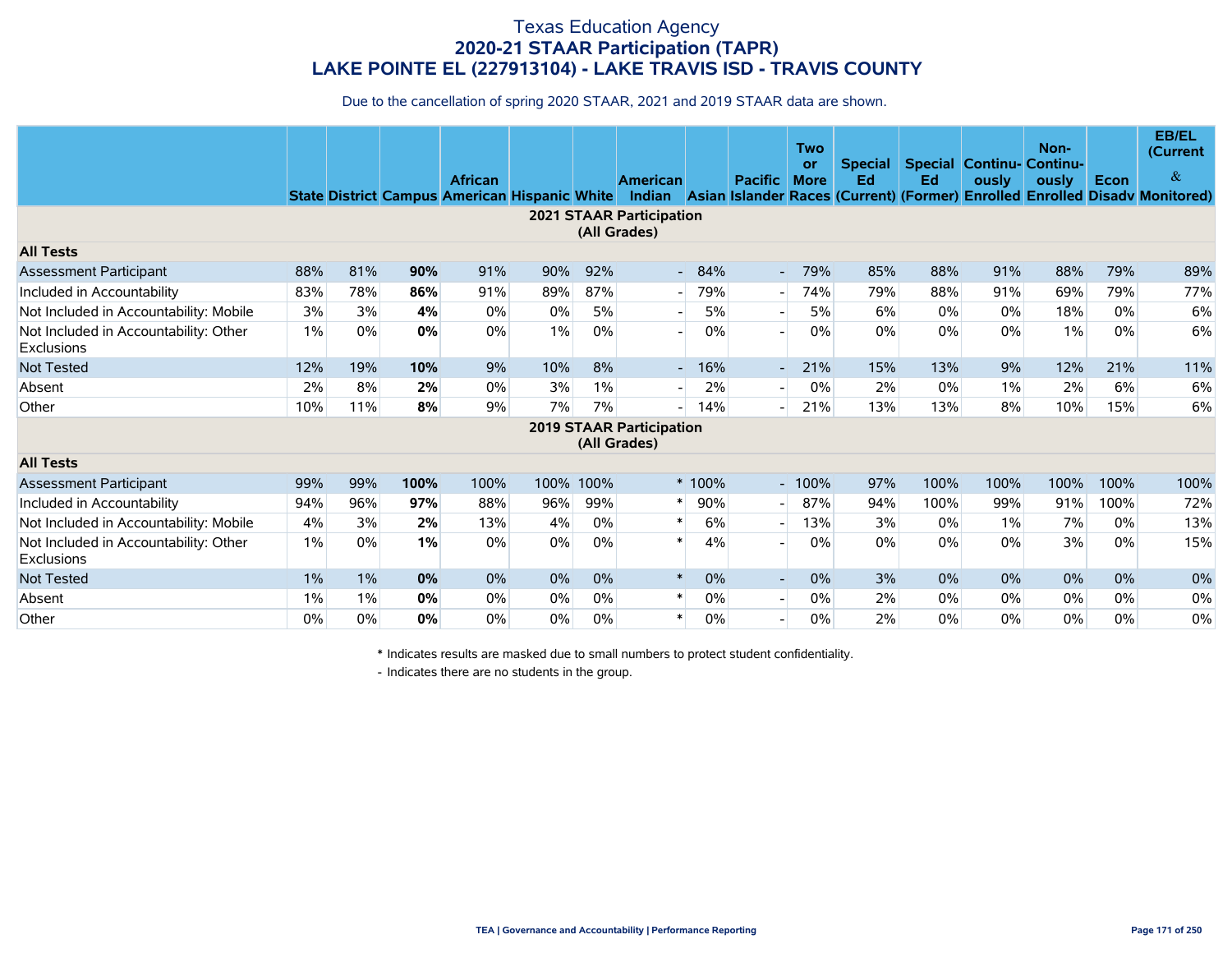#### Texas Education Agency **2020-21 Attendance, Graduation, and Dropout Rates (TAPR) LAKE POINTE EL (227913104) - LAKE TRAVIS ISD - TRAVIS COUNTY**

|                                             |       |       |                | <b>African</b>                                       |                              |                | <b>American</b>             |                          | <b>Pacific</b>           | <b>Two</b><br><b>or</b>  | <b>More Special Econ</b> |                          |                          |
|---------------------------------------------|-------|-------|----------------|------------------------------------------------------|------------------------------|----------------|-----------------------------|--------------------------|--------------------------|--------------------------|--------------------------|--------------------------|--------------------------|
|                                             |       |       |                | <b>State District Campus American Hispanic White</b> |                              |                | Indian Asian Islander Races |                          |                          |                          | Ed                       | <b>Disady EB/EL</b>      |                          |
| <b>Attendance Rate</b>                      |       |       |                |                                                      |                              |                |                             |                          |                          |                          |                          |                          |                          |
| 2019-20                                     | 98.3% | 98.7% | 99.2%          | 99.7%                                                |                              | 99.4% 99.1%    |                             | $-99.5%$                 |                          | $-99.1%$                 |                          | 98.6% 96.7% 99.5%        |                          |
| 2018-19                                     | 95.4% | 95.3% | 96.5%          | 97.3%                                                |                              | 96.8% 96.4%    |                             | * 96.9%                  |                          | $-95.6%$                 |                          | 94.9% 95.0% 97.8%        |                          |
| <b>Chronic Absenteeism</b>                  |       |       |                |                                                      |                              |                |                             |                          |                          |                          |                          |                          |                          |
| 2019-20                                     | 6.7%  | 5.9%  | 2.1%           | $0.0\%$                                              | $2.4\%$                      | 1.9%           | $\overline{\phantom{a}}$    | 4.2%                     | $\overline{a}$           | $0.0\%$                  | 6.7%                     | 6.5%                     | $0.0\%$                  |
| 2018-19                                     | 11.4% | 9.9%  | 4.7%           | 0.0%                                                 | 6.5%                         | 4.6%           | $\ast$                      | 4.3%                     |                          | 5.0%                     |                          | 14.6% 21.2%              | 4.2%                     |
| <b>Annual Dropout Rate (Gr 7-8)</b>         |       |       |                |                                                      |                              |                |                             |                          |                          |                          |                          |                          |                          |
| 2019-20                                     | 0.5%  | 0.0%  | ٠              | $\overline{\phantom{0}}$                             | $\blacksquare$               |                | $\frac{1}{2}$               |                          | $\overline{\phantom{a}}$ |                          | $\overline{a}$           | $\overline{\phantom{a}}$ |                          |
| 2018-19                                     | 0.4%  | 0.5%  |                | $\overline{\phantom{0}}$                             | $\blacksquare$               | ۰              | $\blacksquare$              | $\blacksquare$           |                          | $\overline{\phantom{a}}$ | $\overline{\phantom{0}}$ | $\overline{a}$           |                          |
| <b>Annual Dropout Rate (Gr 9-12)</b>        |       |       |                |                                                      |                              |                |                             |                          |                          |                          |                          |                          |                          |
| 2019-20                                     | 1.6%  | 0.1%  |                |                                                      | $\overline{\phantom{a}}$     | $\overline{a}$ | $\overline{\phantom{0}}$    |                          |                          |                          | $\overline{\phantom{a}}$ | $\overline{a}$           |                          |
| 2018-19                                     | 1.9%  | 0.6%  |                |                                                      | $\overline{a}$               |                |                             |                          |                          |                          |                          |                          |                          |
| 4-Year Longitudinal Rate (Gr 9-12)          |       |       |                |                                                      |                              |                |                             |                          |                          |                          |                          |                          |                          |
| Class of 2020                               |       |       |                |                                                      |                              |                |                             |                          |                          |                          |                          |                          |                          |
| Graduated                                   | 90.3% | 97.7% | $\blacksquare$ |                                                      | $\overline{\phantom{a}}$     | $\overline{a}$ | $\overline{\phantom{a}}$    |                          |                          | $\overline{a}$           | $\blacksquare$           | ÷                        | $\overline{\phantom{a}}$ |
| <b>Received TxCHSE</b>                      | 0.4%  | 0.5%  | $\blacksquare$ |                                                      | $\overline{\phantom{a}}$     |                |                             |                          |                          |                          |                          |                          |                          |
| Continued HS                                | 3.9%  | 0.8%  | ۰              | -                                                    | $\overline{\phantom{a}}$     |                | $\overline{a}$              |                          |                          |                          |                          |                          |                          |
| Dropped Out                                 | 5.4%  | 1.0%  | ä,             |                                                      | $\overline{a}$               |                |                             |                          |                          |                          |                          |                          |                          |
| Graduates and TxCHSE 90.7%                  |       | 98.2% |                |                                                      | $\overline{a}$               |                |                             |                          |                          |                          |                          |                          |                          |
| Graduates, TxCHSE,<br>and Continuers        | 94.6% | 99.0% |                |                                                      | $\overline{a}$               |                |                             |                          |                          |                          |                          |                          |                          |
| Class of 2019                               |       |       |                |                                                      |                              |                |                             |                          |                          |                          |                          |                          |                          |
| Graduated                                   | 90.0% | 95.4% | ä,             |                                                      | $\overline{\phantom{a}}$     | $\overline{a}$ | $\overline{\phantom{0}}$    | $\overline{\phantom{0}}$ |                          |                          | $\overline{\phantom{a}}$ | $\overline{a}$           | $\overline{\phantom{a}}$ |
| <b>Received TxCHSE</b>                      | 0.5%  | 0.7%  | ä,             |                                                      | $\qquad \qquad \blacksquare$ |                |                             |                          |                          |                          |                          |                          |                          |
| Continued HS                                | 3.7%  | 1.9%  | ä,             | $\overline{a}$                                       | $\blacksquare$               |                | $\overline{\phantom{0}}$    |                          |                          |                          | $\overline{a}$           |                          |                          |
| Dropped Out                                 | 5.9%  | 2.0%  |                |                                                      | $\overline{a}$               |                |                             |                          |                          |                          |                          |                          |                          |
| Graduates and TxCHSE 90.4%                  |       | 96.2% |                |                                                      | $\overline{a}$               |                |                             |                          |                          |                          | $\overline{a}$           |                          |                          |
| Graduates, TxCHSE,<br>and Continuers        | 94.1% | 98.0% |                |                                                      |                              |                |                             |                          |                          |                          |                          |                          |                          |
| 5-Year Extended Longitudinal Rate (Gr 9-12) |       |       |                |                                                      |                              |                |                             |                          |                          |                          |                          |                          |                          |
| Class of 2019                               |       |       |                |                                                      |                              |                |                             |                          |                          |                          |                          |                          |                          |
| Graduated                                   | 92.0% | 96.4% | $\blacksquare$ | -                                                    | $\overline{\phantom{m}}$     | $\overline{a}$ | $\overline{a}$              | $\overline{a}$           |                          | $\overline{a}$           |                          |                          |                          |
| Received TxCHSE                             | 0.5%  | 0.9%  |                |                                                      |                              |                |                             |                          |                          |                          |                          |                          |                          |
| Continued HS                                | 1.3%  | 0.9%  |                |                                                      | $\qquad \qquad \blacksquare$ |                |                             |                          |                          |                          |                          |                          |                          |
| Dropped Out                                 | 6.1%  | 1.8%  |                | $\overline{a}$                                       | $\overline{\phantom{a}}$     |                | $\overline{a}$              | $\overline{a}$           |                          |                          | $\overline{a}$           |                          | $\blacksquare$           |
| Graduates and TxCHSE 92.6%                  |       | 97.3% | ä,             |                                                      | $\blacksquare$               |                | $\blacksquare$              | $\overline{a}$           |                          | $\overline{a}$           | $\overline{\phantom{0}}$ |                          | $\overline{\phantom{a}}$ |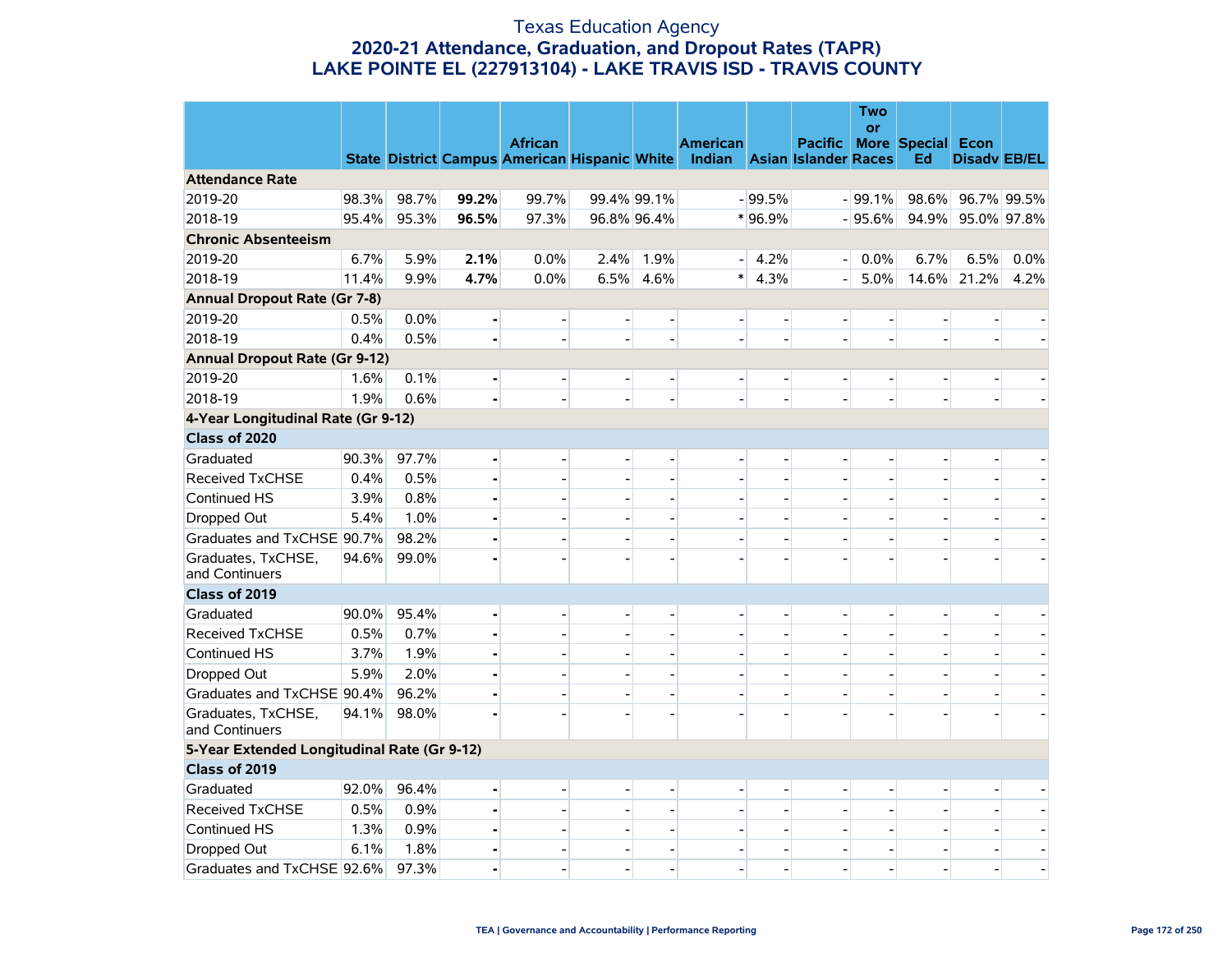## Texas Education Agency **2020-21 Attendance, Graduation, and Dropout Rates (TAPR) LAKE POINTE EL (227913104) - LAKE TRAVIS ISD - TRAVIS COUNTY**

|                                                             |       |             |                |                          |                                                                           |                | <b>Two</b><br><b>or</b> |                          |                     |  |
|-------------------------------------------------------------|-------|-------------|----------------|--------------------------|---------------------------------------------------------------------------|----------------|-------------------------|--------------------------|---------------------|--|
|                                                             |       |             | <b>African</b> |                          | <b>American</b>                                                           | <b>Pacific</b> |                         | <b>More Special Econ</b> |                     |  |
|                                                             |       |             |                |                          | State District Campus American Hispanic White Indian Asian Islander Races |                |                         | Ed                       | <b>Disady EB/EL</b> |  |
| Graduates, TxCHSE,<br>and Continuers                        | 93.9% | 98.2%       |                |                          |                                                                           |                |                         |                          |                     |  |
| Class of 2018                                               |       |             |                |                          |                                                                           |                |                         |                          |                     |  |
| Graduated                                                   | 92.2% | 96.5%       |                |                          |                                                                           |                |                         |                          |                     |  |
| <b>Received TxCHSE</b>                                      | 0.6%  | 0.6%        |                |                          |                                                                           |                |                         |                          |                     |  |
| Continued HS                                                | 1.1%  | 0.4%        |                |                          |                                                                           |                |                         |                          |                     |  |
| Dropped Out                                                 | 6.1%  | 2.5%        |                | $\overline{a}$           |                                                                           |                |                         | $\overline{a}$           |                     |  |
| Graduates and TxCHSE 92.8%                                  |       | 97.1%       |                |                          |                                                                           |                |                         |                          |                     |  |
| Graduates, TxCHSE,<br>and Continuers                        | 93.9% | 97.5%       |                |                          |                                                                           |                |                         |                          |                     |  |
| 6-Year Extended Longitudinal Rate (Gr 9-12)                 |       |             |                |                          |                                                                           |                |                         |                          |                     |  |
| Class of 2018                                               |       |             |                |                          |                                                                           |                |                         |                          |                     |  |
| Graduated                                                   | 92.6% | 96.8%       |                | $\blacksquare$           |                                                                           |                |                         |                          |                     |  |
| Received TxCHSE                                             | 0.7%  | 0.6%        |                |                          |                                                                           |                |                         |                          |                     |  |
| Continued HS                                                | 0.6%  | 0.1%        |                |                          |                                                                           |                |                         |                          |                     |  |
| Dropped Out                                                 | 6.1%  | 2.5%        |                |                          |                                                                           |                |                         |                          |                     |  |
| Graduates and TxCHSE 93.3%                                  |       | 97.4%       |                |                          |                                                                           |                |                         |                          |                     |  |
| Graduates, TxCHSE,<br>and Continuers                        | 93.9% | 97.5%       |                |                          |                                                                           |                |                         |                          |                     |  |
| Class of 2017                                               |       |             |                |                          |                                                                           |                |                         |                          |                     |  |
| Graduated                                                   | 92.4% | 96.5%       |                | $\overline{a}$           |                                                                           |                |                         |                          |                     |  |
| <b>Received TxCHSE</b>                                      | 0.7%  | 0.3%        |                |                          |                                                                           |                |                         |                          |                     |  |
| Continued HS                                                | 0.6%  | 0.5%        |                | $\overline{a}$           |                                                                           |                |                         | $\overline{a}$           |                     |  |
| Dropped Out                                                 | 6.3%  | 2.8%        |                |                          |                                                                           |                |                         |                          |                     |  |
| Graduates and TxCHSE 93.2%                                  |       | 96.8%       |                |                          |                                                                           |                |                         |                          |                     |  |
| Graduates, TxCHSE,<br>and Continuers                        | 93.7% | 97.2%       |                |                          |                                                                           |                |                         |                          |                     |  |
| 4-Year Federal Graduation Rate Without Exclusions (Gr 9-12) |       |             |                |                          |                                                                           |                |                         |                          |                     |  |
| Class of 2020                                               |       | 90.3% 97.3% |                | $\overline{\phantom{a}}$ | $\blacksquare$                                                            |                |                         |                          |                     |  |
| Class of 2019                                               |       | 90.0% 95.3% |                |                          |                                                                           |                |                         |                          |                     |  |
| RHSP/DAP Graduates (Longitudinal Rate)                      |       |             |                |                          |                                                                           |                |                         |                          |                     |  |
| Class of 2020                                               | 83.0% |             |                |                          |                                                                           |                |                         |                          |                     |  |
| Class of 2019                                               | 73.3% |             |                | $\overline{a}$           |                                                                           |                |                         | $\overline{\phantom{0}}$ | $\overline{a}$      |  |
| <b>FHSP-E Graduates (Longitudinal Rate)</b>                 |       |             |                |                          |                                                                           |                |                         |                          |                     |  |
| Class of 2020                                               | 4.3%  | 1.4%        |                |                          |                                                                           |                |                         |                          |                     |  |
| Class of 2019                                               | 4.2%  | 2.0%        |                |                          |                                                                           |                |                         |                          |                     |  |
| <b>FHSP-DLA Graduates (Longitudinal Rate)</b>               |       |             |                |                          |                                                                           |                |                         |                          |                     |  |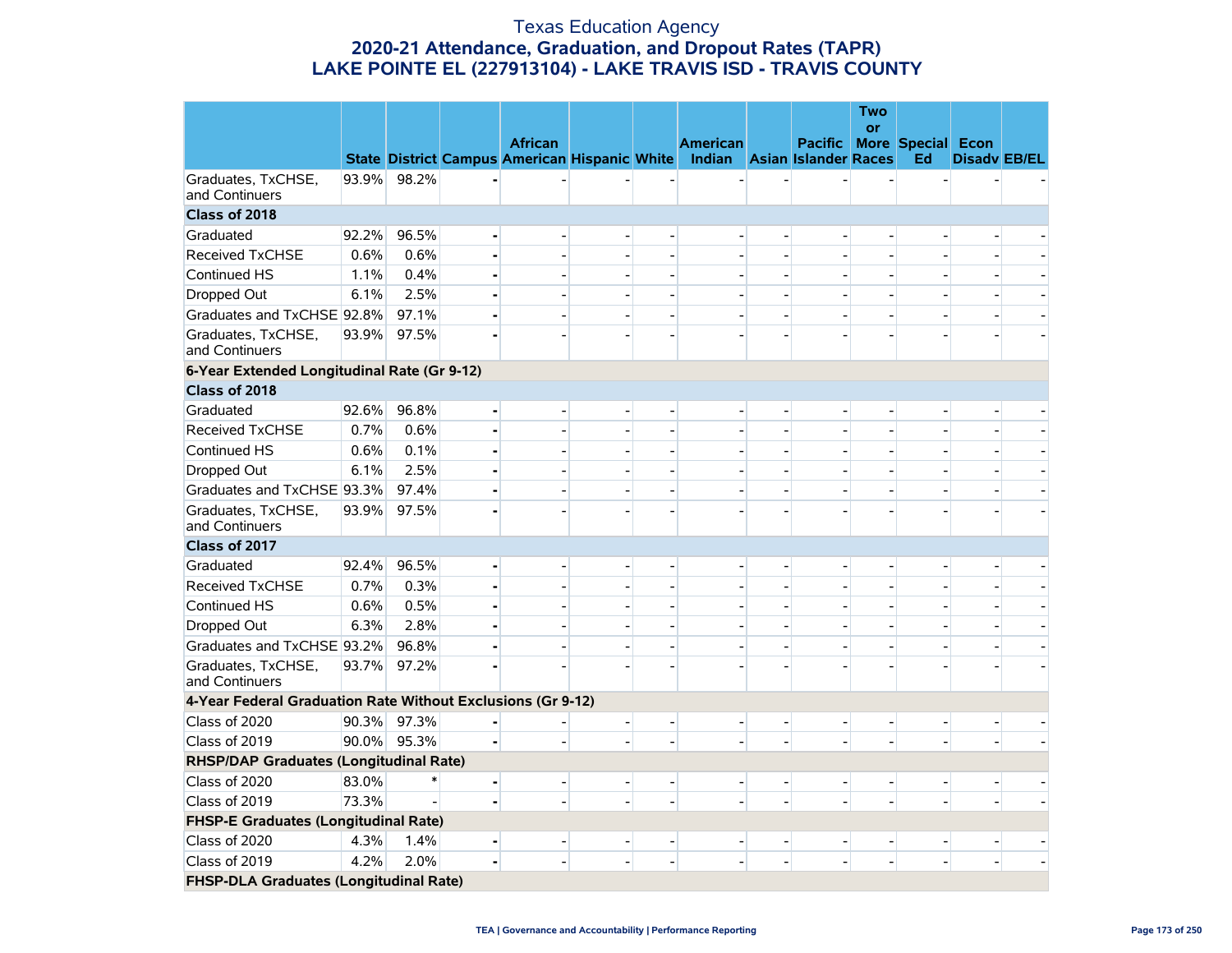## Texas Education Agency **2020-21 Attendance, Graduation, and Dropout Rates (TAPR) LAKE POINTE EL (227913104) - LAKE TRAVIS ISD - TRAVIS COUNTY**

|                                                        |       |             |                                                                        |                          |                                  |                                        | <b>Two</b><br>or |                                       |                     |  |
|--------------------------------------------------------|-------|-------------|------------------------------------------------------------------------|--------------------------|----------------------------------|----------------------------------------|------------------|---------------------------------------|---------------------|--|
|                                                        |       |             | <b>African</b><br><b>State District Campus American Hispanic White</b> |                          | <b>American</b><br><b>Indian</b> | <b>Pacific</b><br>Asian Islander Races |                  | <b>More Special Econ</b><br><b>Ed</b> | <b>Disady EB/EL</b> |  |
| Class of 2020                                          | 83.5% | 93.0%       |                                                                        |                          |                                  |                                        |                  |                                       |                     |  |
| Class of 2019                                          | 83.5% | 91.6%       |                                                                        |                          |                                  |                                        |                  |                                       |                     |  |
| RHSP/DAP/FHSP-E/FHSP-DLA Graduates (Longitudinal Rate) |       |             |                                                                        |                          |                                  |                                        |                  |                                       |                     |  |
| Class of 2020                                          | 87.8% | 94.3%       |                                                                        |                          |                                  |                                        |                  |                                       |                     |  |
| Class of 2019                                          | 87.6% | 93.5%       |                                                                        | -                        |                                  |                                        |                  |                                       |                     |  |
| <b>RHSP/DAP Graduates (Annual Rate)</b>                |       |             |                                                                        |                          |                                  |                                        |                  |                                       |                     |  |
| 2019-20                                                | 38.6% | 20.0%       |                                                                        |                          |                                  |                                        |                  |                                       |                     |  |
| 2018-19                                                | 32.7% |             |                                                                        | $\overline{\phantom{a}}$ |                                  |                                        |                  |                                       |                     |  |
| <b>FHSP-E Graduates (Annual Rate)</b>                  |       |             |                                                                        |                          |                                  |                                        |                  |                                       |                     |  |
| 2019-20                                                | 4.4%  | 1.4%        |                                                                        |                          |                                  |                                        |                  |                                       |                     |  |
| 2018-19                                                | 4.4%  | 1.9%        |                                                                        | -                        |                                  |                                        |                  |                                       |                     |  |
| FHSP-DLA Graduates (Annual Rate)                       |       |             |                                                                        |                          |                                  |                                        |                  |                                       |                     |  |
| 2019-20                                                | 81.8% | 92.5%       |                                                                        |                          |                                  |                                        |                  |                                       |                     |  |
| 2018-19                                                | 82.1% | 90.2%       |                                                                        |                          |                                  |                                        |                  |                                       |                     |  |
| RHSP/DAP/FHSP-E/FHSP-DLA Graduates (Annual Rate)       |       |             |                                                                        |                          |                                  |                                        |                  |                                       |                     |  |
| 2019-20                                                | 85.8% | 93.4%       |                                                                        |                          |                                  |                                        |                  |                                       |                     |  |
| 2018-19                                                |       | 85.9% 91.8% |                                                                        |                          |                                  |                                        |                  |                                       |                     |  |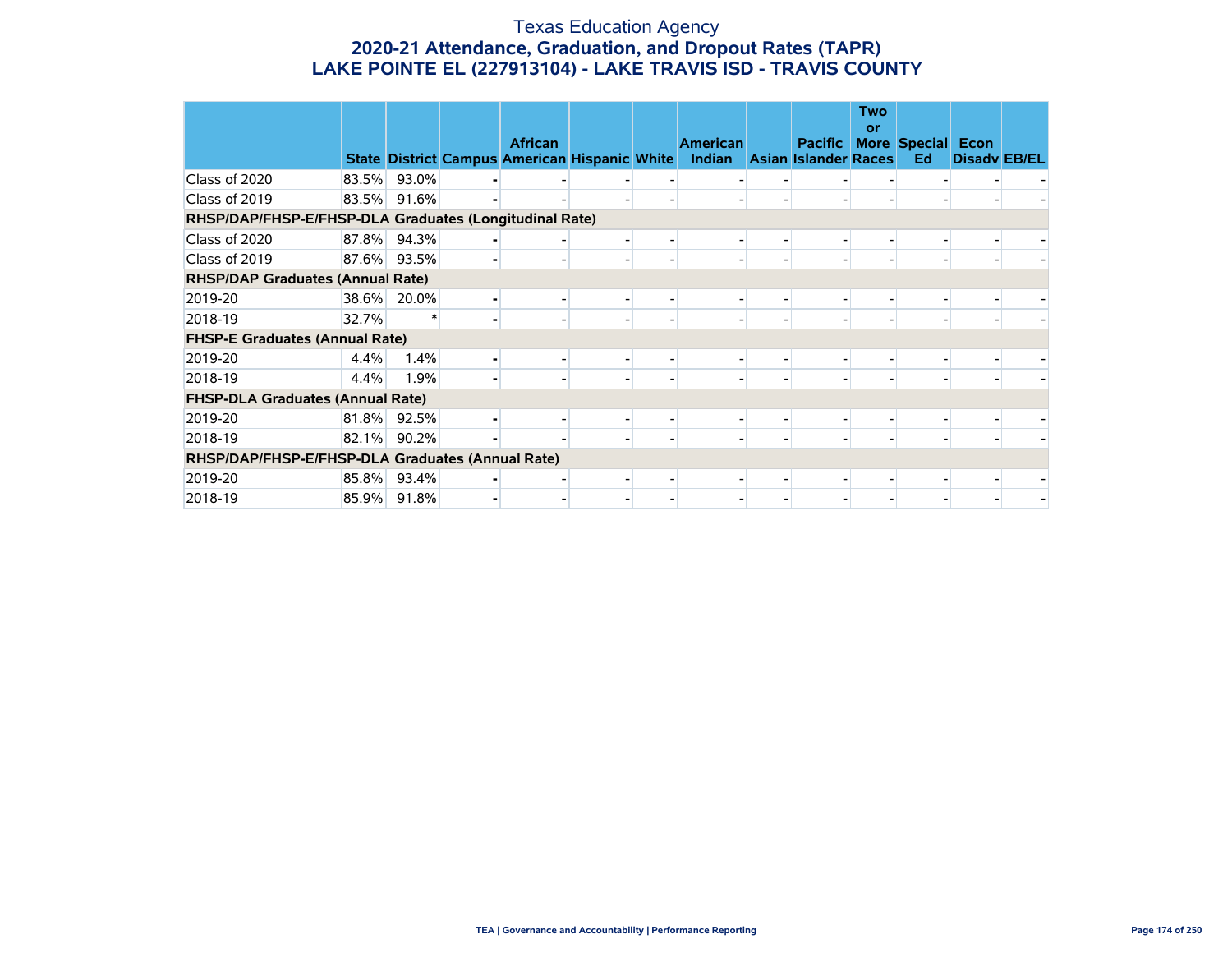## Texas Education Agency **2020-21 Graduation Profile (TAPR) LAKE POINTE EL (227913104) - LAKE TRAVIS ISD - TRAVIS COUNTY**

|                                                            | <b>Count</b> | <b>Campus Campus District</b><br><b>Percent</b> | Count          | <b>State</b><br>Count |
|------------------------------------------------------------|--------------|-------------------------------------------------|----------------|-----------------------|
| Graduates (2019-20 Annual Graduates)                       |              |                                                 |                |                       |
| <b>Total Graduates</b>                                     |              |                                                 |                | 737 360,220           |
| <b>By Ethnicity:</b>                                       |              |                                                 |                |                       |
| African American                                           |              |                                                 | 8              | 44,729                |
| Hispanic                                                   |              |                                                 | 151            | 184,060               |
| White                                                      |              |                                                 |                | 502 105,215           |
| American Indian                                            |              |                                                 | 1              | 1,226                 |
| Asian                                                      |              |                                                 | 41             | 17,126                |
| Pacific Islander                                           |              |                                                 | $\overline{2}$ | 557                   |
| Two or More Races                                          |              |                                                 | 32             | 7,307                 |
| <b>By Graduation Type:</b>                                 |              |                                                 |                |                       |
| Minimum H.S. Program                                       |              |                                                 | 4              | 1,512                 |
| Recommended H.S. Program/Distinguished Achievement Program |              |                                                 | 1              | 952                   |
| Foundation H.S. Program (No Endorsement)                   |              |                                                 | 45             | 49,535                |
| Foundation H.S. Program (Endorsement)                      |              |                                                 | 10             | 15,689                |
| Foundation H.S. Program (DLA)                              |              |                                                 |                | 677 292,532           |
|                                                            |              |                                                 |                |                       |
| <b>Special Education Graduates</b>                         |              |                                                 | 47             | 29,018                |
| Economically Disadvantaged Graduates                       |              |                                                 | 80             | 187,187               |
| Emergent Bilingual (EB)/English Learner (EL) Graduates     |              |                                                 | 17             | 29,639                |
| <b>At-Risk Graduates</b>                                   |              |                                                 |                | 139 148,836           |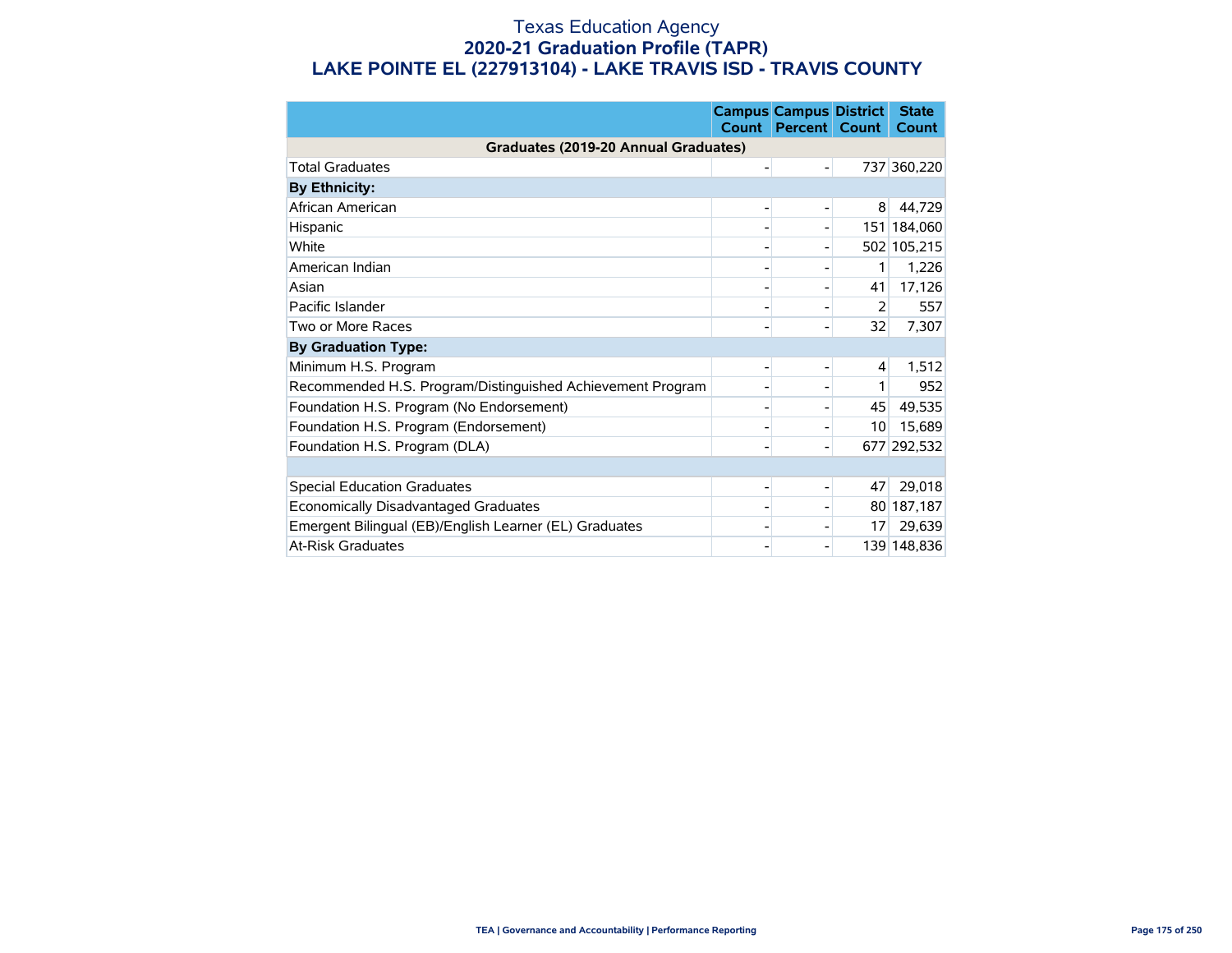## Texas Education Agency **2020-21 College, Career, and Military Readiness (CCMR) (TAPR) LAKE POINTE EL (227913104) - LAKE TRAVIS ISD - TRAVIS COUNTY**

**There is no data for this campus.**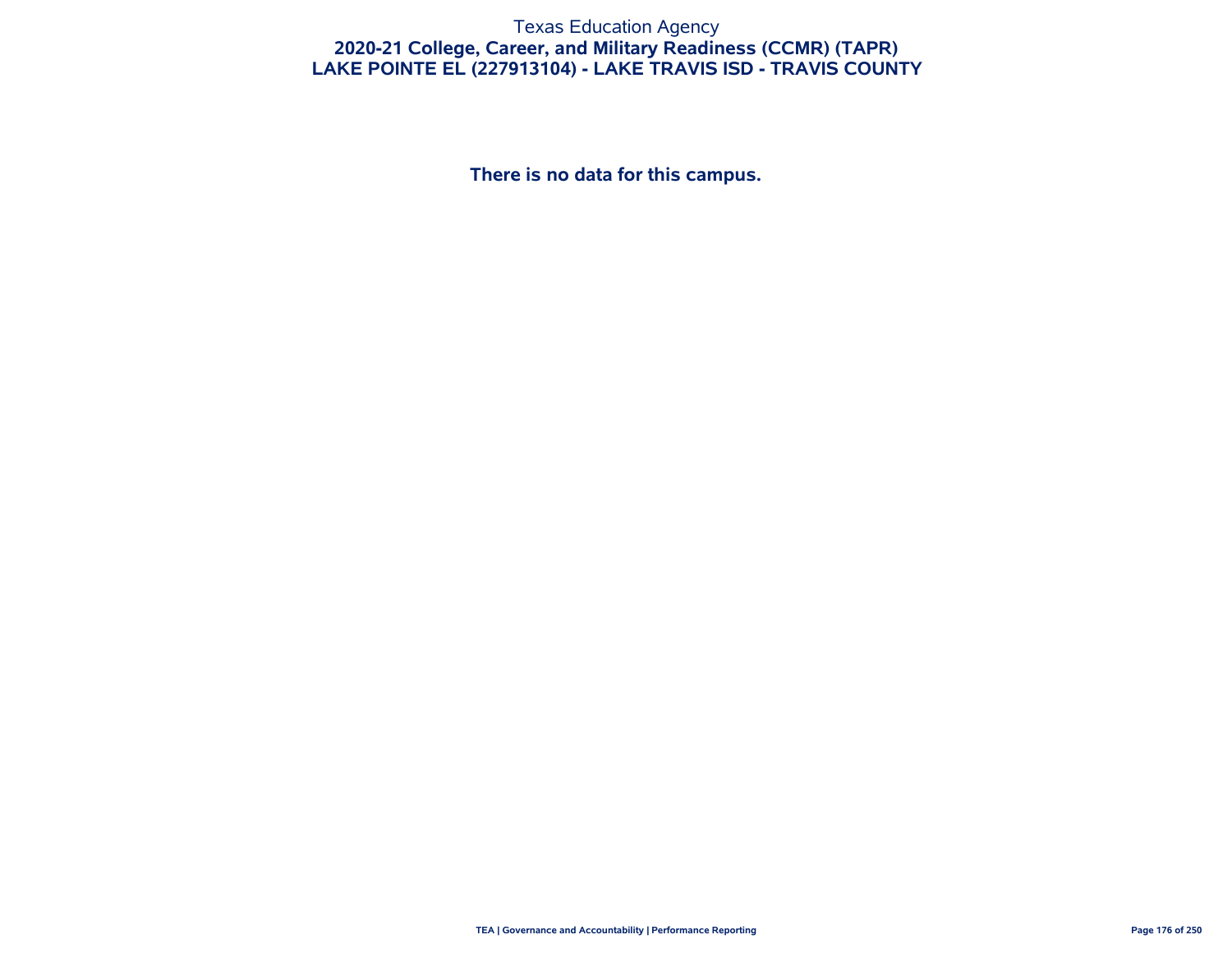#### Texas Education Agency **2020-21 CCMR-Related Indicators (TAPR) LAKE POINTE EL (227913104) - LAKE TRAVIS ISD - TRAVIS COUNTY**

**There is no data for this campus.**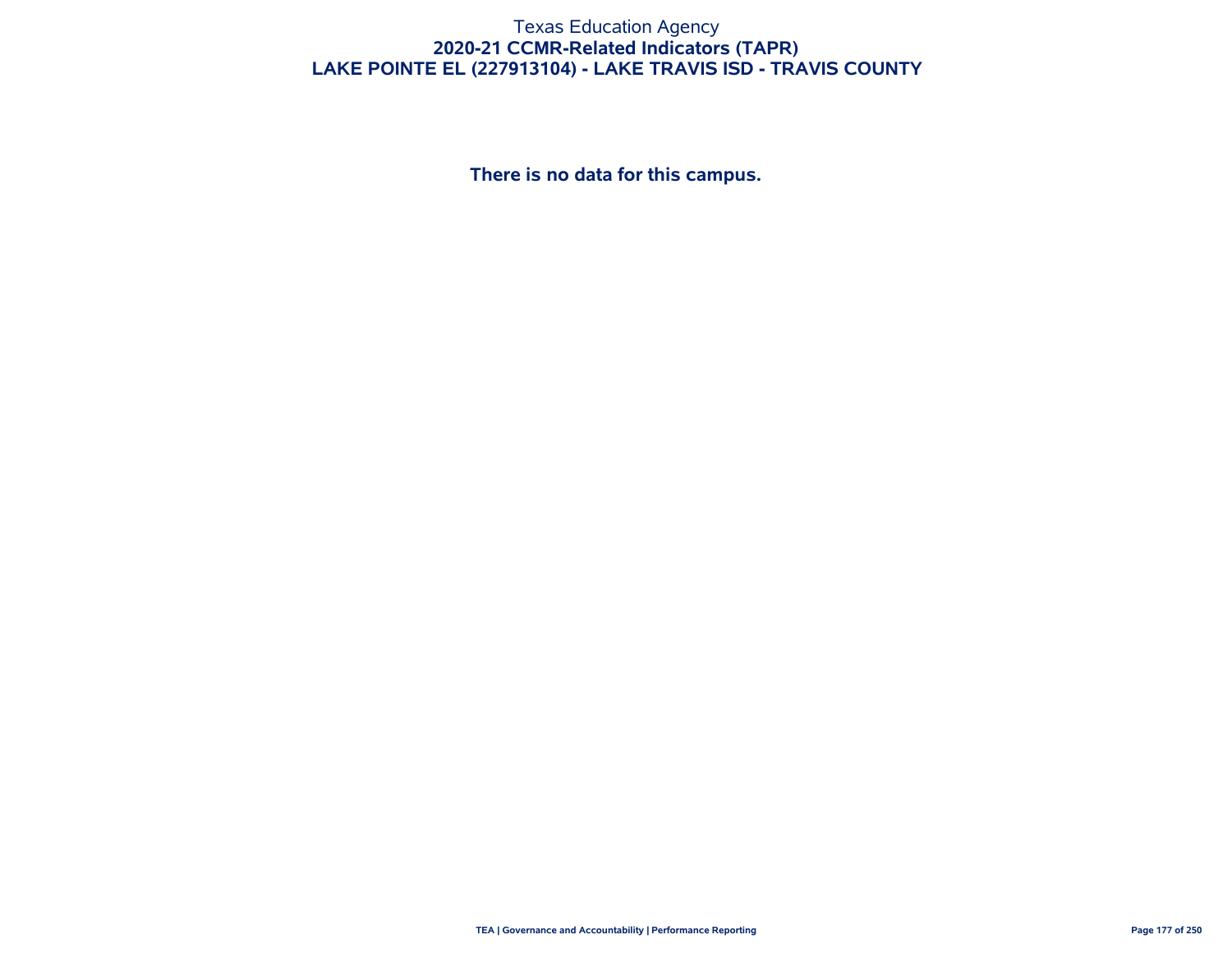#### Texas Education Agency **2020-21 Other Postsecondary Indicators (TAPR) LAKE POINTE EL (227913104) - LAKE TRAVIS ISD - TRAVIS COUNTY**

**There is no data for this campus.**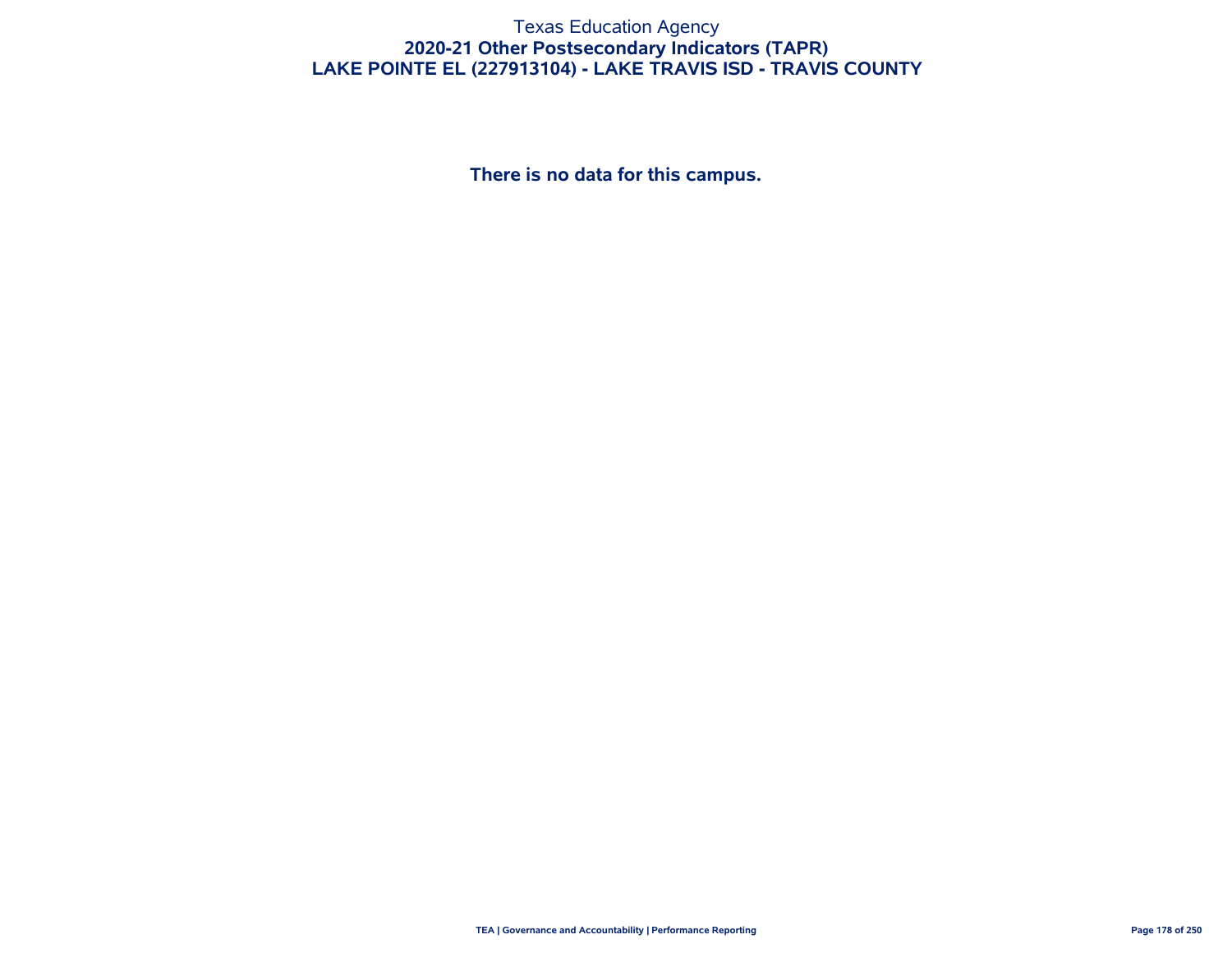|                                               |                |                               | <b>Membership</b> |                             |                |                               | <b>Enrollment</b> |                             |
|-----------------------------------------------|----------------|-------------------------------|-------------------|-----------------------------|----------------|-------------------------------|-------------------|-----------------------------|
|                                               |                | <b>Campus</b>                 |                   |                             |                | <b>Campus</b>                 |                   |                             |
| <b>Student Information</b>                    |                | <b>Count Percent District</b> |                   | <b>State</b>                |                | <b>Count Percent District</b> |                   | <b>State</b>                |
|                                               |                |                               |                   |                             |                |                               |                   |                             |
| <b>Total Students</b>                         |                |                               |                   | 720 100.0% 10,970 5,359,040 |                |                               |                   | 724 100.0% 11,001 5,371,586 |
| <b>Students by Grade:</b>                     |                |                               |                   |                             |                |                               |                   |                             |
| Early Childhood Education                     | $\overline{7}$ | 1.0%                          | 0.3%              | 0.3%                        | 11             | 1.5%                          | 0.5%              | 0.4%                        |
| Pre-Kindergarten                              | 14             | 1.9%                          | 1.0%              | 3.7%                        | 14             | 1.9%                          | 1.0%              | 3.7%                        |
| Kindergarten                                  | 107            | 14.9%                         | 5.8%              | 6.7%                        | 107            | 14.8%                         | 5.8%              | 6.7%                        |
| Grade 1                                       | 122            | 16.9%                         | 6.8%              | 7.1%                        | 122            | 16.9%                         | 6.8%              | 7.1%                        |
| Grade 2                                       | 105            | 14.6%                         | 7.3%              | 7.1%                        | 105            | 14.5%                         | 7.3%              | 7.1%                        |
| Grade 3                                       | 127            | 17.6%                         | 7.2%              | 7.1%                        | 127            | 17.5%                         | 7.1%              | 7.1%                        |
| Grade 4                                       | 117            | 16.3%                         | 7.3%              | 7.2%                        | 117            | 16.2%                         | 7.3%              | 7.2%                        |
| Grade 5                                       | 121            | 16.8%                         | 7.2%              | 7.4%                        | 121            | 16.7%                         | 7.2%              | 7.4%                        |
| Grade 6                                       | 0              | 0.0%                          | 7.8%              | 7.7%                        | $\mathbf 0$    | 0.0%                          | 7.8%              | 7.7%                        |
| Grade 7                                       | 0              | 0.0%                          | 8.4%              | 7.9%                        | $\mathbf 0$    | 0.0%                          | 8.3%              | 7.8%                        |
| Grade 8                                       | $\mathbf 0$    | 0.0%                          | 8.5%              | 7.9%                        | 0              | 0.0%                          | 8.5%              | 7.9%                        |
| Grade 9                                       | 0              | 0.0%                          | 8.7%              | 8.1%                        | $\mathbf 0$    | 0.0%                          | 8.7%              | 8.1%                        |
| Grade 10                                      | 0              | 0.0%                          | 8.3%              | 7.8%                        | $\mathbf 0$    | 0.0%                          | 8.3%              | 7.8%                        |
| Grade 11                                      | 0              | 0.0%                          | 7.7%              | 7.2%                        | $\pmb{0}$      | 0.0%                          | 7.7%              | 7.2%                        |
| Grade 12                                      | 0              | 0.0%                          | 7.7%              | 6.8%                        | $\overline{0}$ | 0.0%                          | 7.7%              | 6.8%                        |
| <b>Ethnic Distribution:</b>                   |                |                               |                   |                             |                |                               |                   |                             |
| African American                              | 19             | 2.6%                          | 1.8%              | 12.7%                       | 19             | 2.6%                          | 1.7%              | 12.7%                       |
| Hispanic                                      | 105            | 14.6%                         | 20.0%             | 52.9%                       | 107            | 14.8%                         | 20.1%             | 52.9%                       |
| White                                         | 457            | 63.5%                         | 65.8%             | 26.5%                       | 459            | 63.4%                         | 65.8%             | 26.5%                       |
| American Indian                               | 1              | 0.1%                          | 0.3%              | 0.3%                        | $\mathbf{1}$   | 0.1%                          | 0.3%              | 0.3%                        |
| Asian                                         | 103            | 14.3%                         | 7.1%              | 4.7%                        | 103            | 14.2%                         | 7.1%              | 4.7%                        |
| Pacific Islander                              | 0              | 0.0%                          | 0.1%              | 0.2%                        | 0              | 0.0%                          | 0.1%              | 0.2%                        |
| Two or More Races                             | 35             | 4.9%                          | 4.9%              | 2.7%                        | 35             | 4.8%                          | 4.9%              | 2.7%                        |
| Sex:                                          |                |                               |                   |                             |                |                               |                   |                             |
| Female                                        | 347            | 48.2%                         | 47.9%             | 48.9%                       | 349            | 48.2%                         | 47.9%             | 48.9%                       |
| Male                                          | 373            | 51.8%                         | 52.1%             | 51.1%                       | 375            | 51.8%                         | 52.1%             | 51.1%                       |
|                                               |                |                               |                   |                             |                |                               |                   |                             |
| Economically Disadvantaged                    | 28             | 3.9%                          | 9.7%              | 60.3%                       | 28             | 3.9%                          | 9.7%              | 60.2%                       |
| Non-Educationally Disadvantaged               | 692            | 96.1%                         | 90.3%             | 39.7%                       | 696            | 96.1%                         | 90.3%             | 39.8%                       |
| Section 504 Students                          | 50             | 6.9%                          | 11.5%             | 7.2%                        | 50             | 6.9%                          | 11.5%             | 7.2%                        |
| EB Students/EL                                | 27             | 3.8%                          | 6.6%              | 20.7%                       | 27             | 3.7%                          | 6.5%              | 20.6%                       |
| Students w/ Disciplinary Placements (2019-20) | $\mathbf 0$    | 0.0%                          | 0.2%              | 1.2%                        |                |                               |                   |                             |
| Students w/ Dyslexia                          | 23             | 3.2%                          | 4.3%              | 4.5%                        | 23             | 3.2%                          | 4.3%              | 4.5%                        |
| <b>Foster Care</b>                            | 1              | 0.1%                          | 0.2%              | 0.3%                        | $\mathbf{1}$   | 0.1%                          | 0.2%              | 0.3%                        |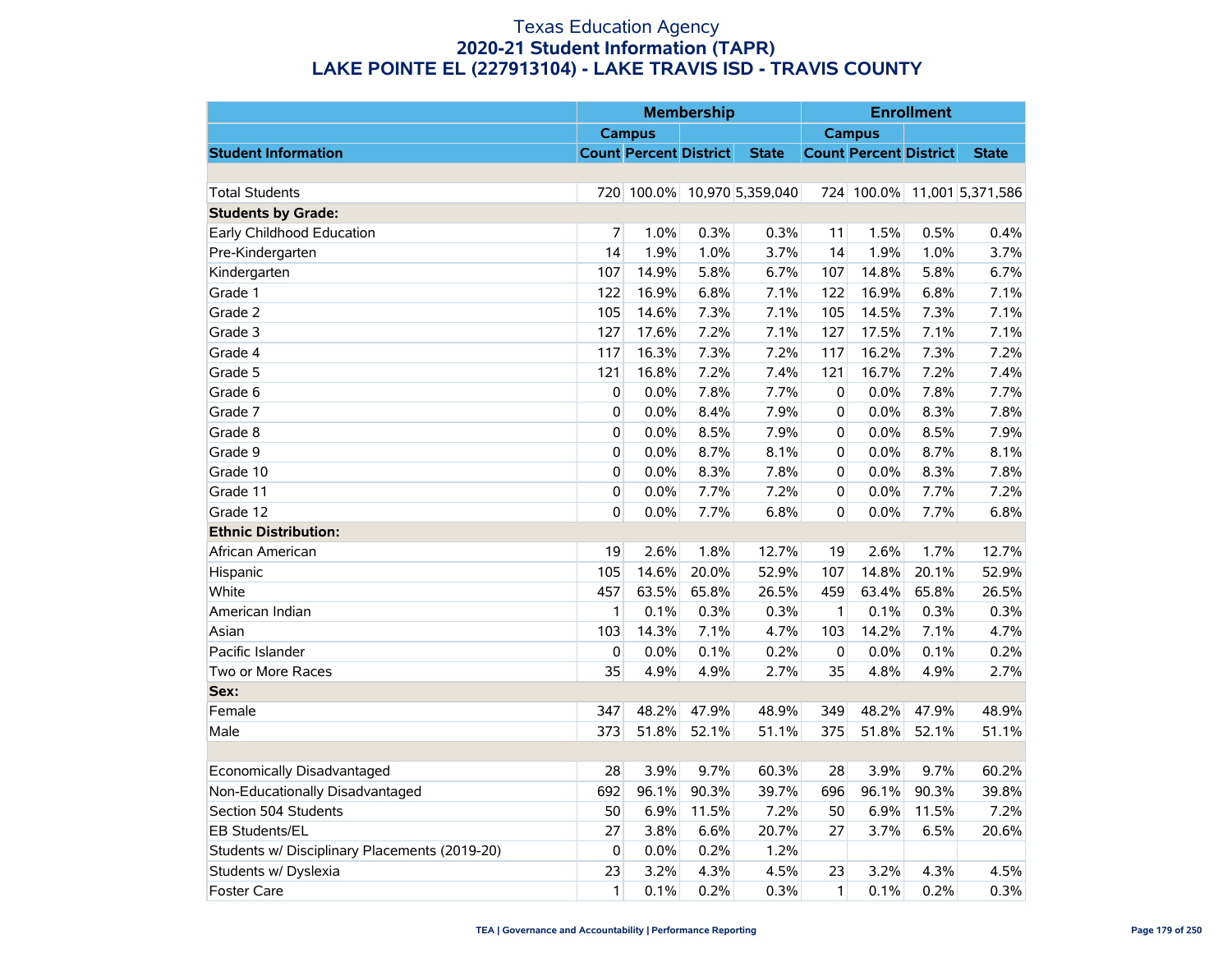|                                                                          | <b>Membership</b> |                               |       | <b>Enrollment</b> |               |       |                               |              |
|--------------------------------------------------------------------------|-------------------|-------------------------------|-------|-------------------|---------------|-------|-------------------------------|--------------|
|                                                                          |                   | <b>Campus</b>                 |       |                   | <b>Campus</b> |       |                               |              |
| <b>Student Information</b>                                               |                   | <b>Count Percent District</b> |       | <b>State</b>      |               |       | <b>Count Percent District</b> | <b>State</b> |
| Homeless                                                                 | 0                 | 0.0%                          | 0.1%  | 1.1%              | $\mathbf 0$   | 0.0%  | 0.1%                          | 1.1%         |
| Immigrant                                                                | 8                 | 1.1%                          | 0.8%  | 2.0%              | 8             | 1.1%  | 0.8%                          | 2.0%         |
| Migrant                                                                  | 0                 | 0.0%                          | 0.0%  | 0.3%              | 0             | 0.0%  | 0.0%                          | 0.3%         |
| Title I                                                                  | 0                 | 0.0%                          | 10.6% | 64.5%             | 0             | 0.0%  | 10.6%                         | 64.5%        |
| Military Connected                                                       | 5                 | 0.7%                          | 0.5%  | 2.7%              | 5             | 0.7%  | 0.5%                          | 2.7%         |
| At-Risk                                                                  | 61                | 8.5%                          | 18.5% | 49.2%             | 61            | 8.4%  | 18.5%                         | 49.1%        |
| <b>Students by Instructional Program:</b>                                |                   |                               |       |                   |               |       |                               |              |
| <b>Bilingual/ESL Education</b>                                           | 27                | 3.8%                          | 6.4%  | 21.0%             | 27            | 3.7%  | 6.4%                          | 20.9%        |
| Gifted and Talented Education                                            | 29                | 4.0%                          | 9.4%  | 8.3%              | 29            | 4.0%  | 9.4%                          | 8.3%         |
| <b>Special Education</b>                                                 | 69                | 9.6%                          | 10.1% | 11.1%             | 73            | 10.1% | 10.4%                         | 11.3%        |
| Students with Disabilities by Type of Primary Disability:                |                   |                               |       |                   |               |       |                               |              |
| <b>Total Students with Disabilities</b>                                  | 69                |                               |       |                   |               |       |                               |              |
| By Type of Primary Disability<br>Students with Intellectual Disabilities | $**$              | $**$                          | 32.1% | 42.5%             |               |       |                               |              |
| Students with Physical Disabilities                                      | 32                | 46.4%                         | 26.5% | 21.3%             |               |       |                               |              |
| <b>Students with Autism</b>                                              | 11                | 15.9%                         | 14.9% | 14.1%             |               |       |                               |              |
| Students with Behavioral Disabilities                                    | 15                | 21.7%                         | 25.7% | 20.6%             |               |       |                               |              |
| Students with Non-Categorical Early Childhood                            | $\ast$            | $\ast$                        | 0.9%  | 1.5%              |               |       |                               |              |
| Mobility (2019-20):                                                      |                   |                               |       |                   |               |       |                               |              |
| <b>Total Mobile Students</b>                                             | 27                | 4.8%                          | 6.3%  | 13.8%             |               |       |                               |              |
| By Ethnicity:<br>African American                                        | 2                 | 0.4%                          | 0.2%  | 2.8%              |               |       |                               |              |
| Hispanic                                                                 | $\overline{2}$    | 0.4%                          | 1.6%  | 7.1%              |               |       |                               |              |
| White                                                                    | 19                | 3.3%                          | 3.9%  | 3.1%              |               |       |                               |              |
| American Indian                                                          | 0                 | 0.0%                          | 0.0%  | 0.1%              |               |       |                               |              |
| Asian                                                                    | 3                 | 0.5%                          | 0.4%  | 0.4%              |               |       |                               |              |
| Pacific Islander                                                         | 0                 | 0.0%                          | 0.0%  | 0.0%              |               |       |                               |              |
| Two or More Races                                                        | 1                 | 0.2%                          | 0.2%  | 0.4%              |               |       |                               |              |
| Count and Percent of Special Ed Students who are Mobile                  | 4                 | 6.7%                          | 9.6%  | 16.5%             |               |       |                               |              |
| Count and Percent of EB Students/EL who are Mobile                       | $\mathbf{0}$      | 0.0%                          | 10.3% | 13.6%             |               |       |                               |              |
| Count and Percent of Econ Dis Students who are Mobile                    | 4                 | 12.1%                         | 10.5% | 16.0%             |               |       |                               |              |
| <b>Student Attrition (2019-20):</b>                                      |                   |                               |       |                   |               |       |                               |              |
| <b>Total Student Attrition</b>                                           | 138               | 22.4%                         | 19.1% | 16.6%             |               |       |                               |              |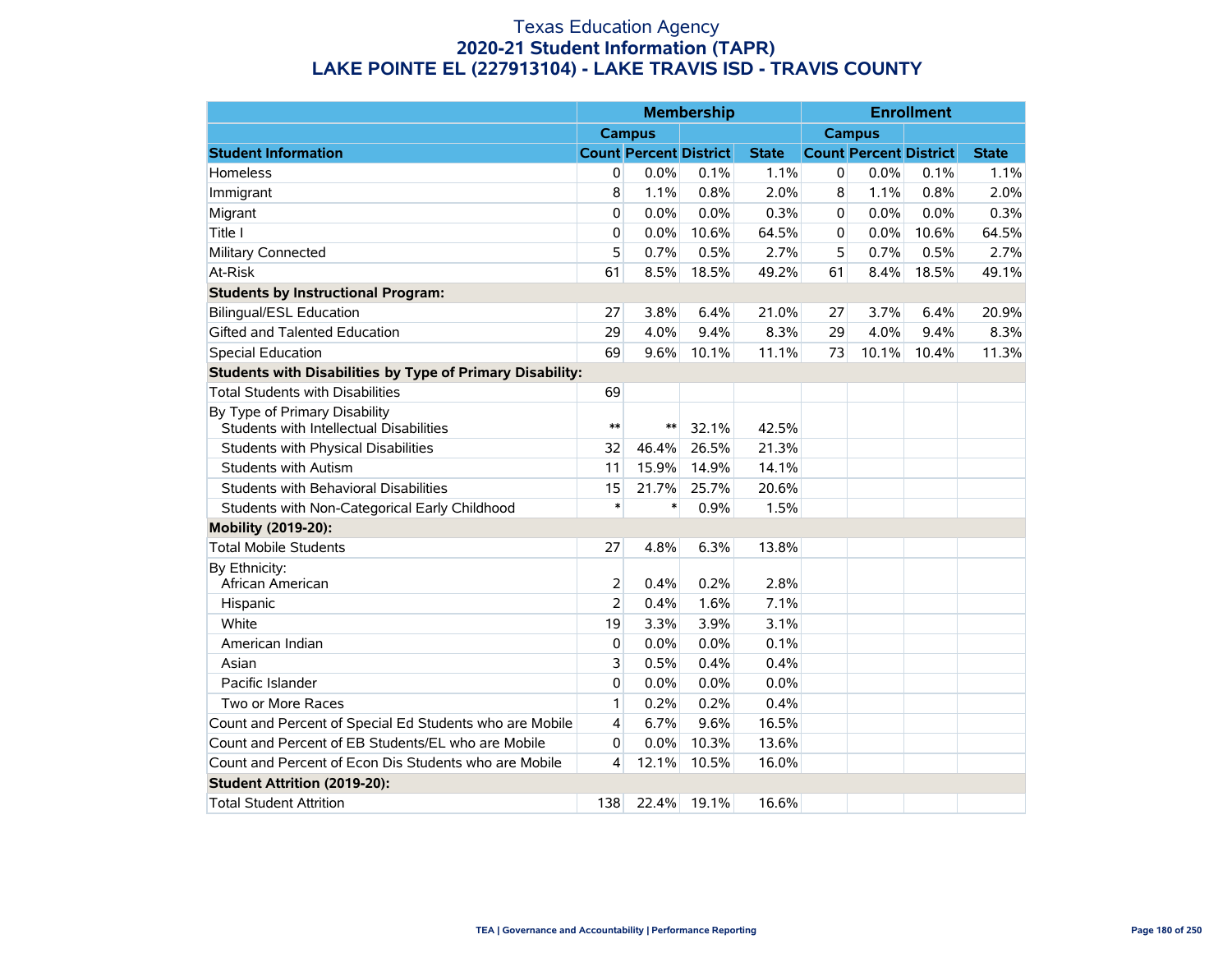|                                                                                  | --Non-Special<br><b>Education Rates--</b> |      |              | ---Special Education<br>Rates--- |         |              |  |
|----------------------------------------------------------------------------------|-------------------------------------------|------|--------------|----------------------------------|---------|--------------|--|
| <b>Student</b><br><b>Information Campus District State Campus District State</b> |                                           |      |              |                                  |         |              |  |
| <b>Retention Rates by Grade:</b>                                                 |                                           |      |              |                                  |         |              |  |
| Kindergarten                                                                     | 3.2%                                      | 1.3% | $1.4\%$      | $0.0\%$                          | $5.6\%$ | 4.8%         |  |
| Grade 1                                                                          | $1.2\%$                                   |      | $0.5\%$ 1.9% | $0.0\%$                          |         | $2.3\%$ 3.2% |  |
| Grade 2                                                                          | $0.0\%$                                   | 0.3% | 1.0%         | $0.0\%$                          |         | 1.0% 1.4%    |  |
| Grade 3                                                                          | $0.0\%$                                   |      | $0.5\%$ 0.5% | $0.0\%$                          |         | $0.0\%$ 0.6% |  |
| Grade 4                                                                          | $0.0\%$                                   |      | $0.0\%$ 0.3% | $0.0\%$                          |         | $0.0\%$ 0.4% |  |
| Grade 5                                                                          | 1.1%                                      |      | $0.3\%$ 0.2% | $0.0\%$                          |         | $1.0\%$ 0.3% |  |
| Grade 6                                                                          |                                           |      | $0.0\%$ 0.2% | $\overline{\phantom{0}}$         |         | $0.0\%$ 0.3% |  |
| Grade 7                                                                          |                                           |      | $0.0\%$ 0.3% | $\overline{\phantom{0}}$         |         | $0.0\%$ 0.3% |  |
| Grade 8                                                                          |                                           |      | $0.1\%$ 0.2% | -                                |         | $0.0\%$ 0.4% |  |
| Grade 9                                                                          |                                           |      | $0.2\%$ 4.7% | -                                |         | $0.0\%$ 7.8% |  |

Class Size Averages by Grade and Subject (Derived from teacher responsibility records):

| <b>Class Size</b><br><b>Information</b> | <b>Campus District State</b> |      |      |
|-----------------------------------------|------------------------------|------|------|
| Elementary:                             |                              |      |      |
| Kindergarten                            | 21.4                         | 19.4 | 17.7 |
| Grade 1                                 | 20.3                         | 18.5 | 18.0 |
| Grade 2                                 | 17.5                         | 20.4 | 18.0 |
| Grade 3                                 | 21.3                         | 19.6 | 18.2 |
| Grade 4                                 | 19.5                         | 19.6 | 18.3 |
| Grade 5                                 | 23.4                         | 21.7 | 19.8 |
| Grade 6                                 | 23.6                         | 22.0 | 19.4 |
| Secondary:                              |                              |      |      |
| English/Language Arts                   |                              | 21.9 | 15.7 |
| Foreign Languages                       |                              | 21.6 | 17.8 |
| <b>Mathematics</b>                      |                              | 23.0 | 16.9 |
| Science                                 |                              | 24.3 | 17.9 |
| Social Studies                          |                              | 24.2 | 18.3 |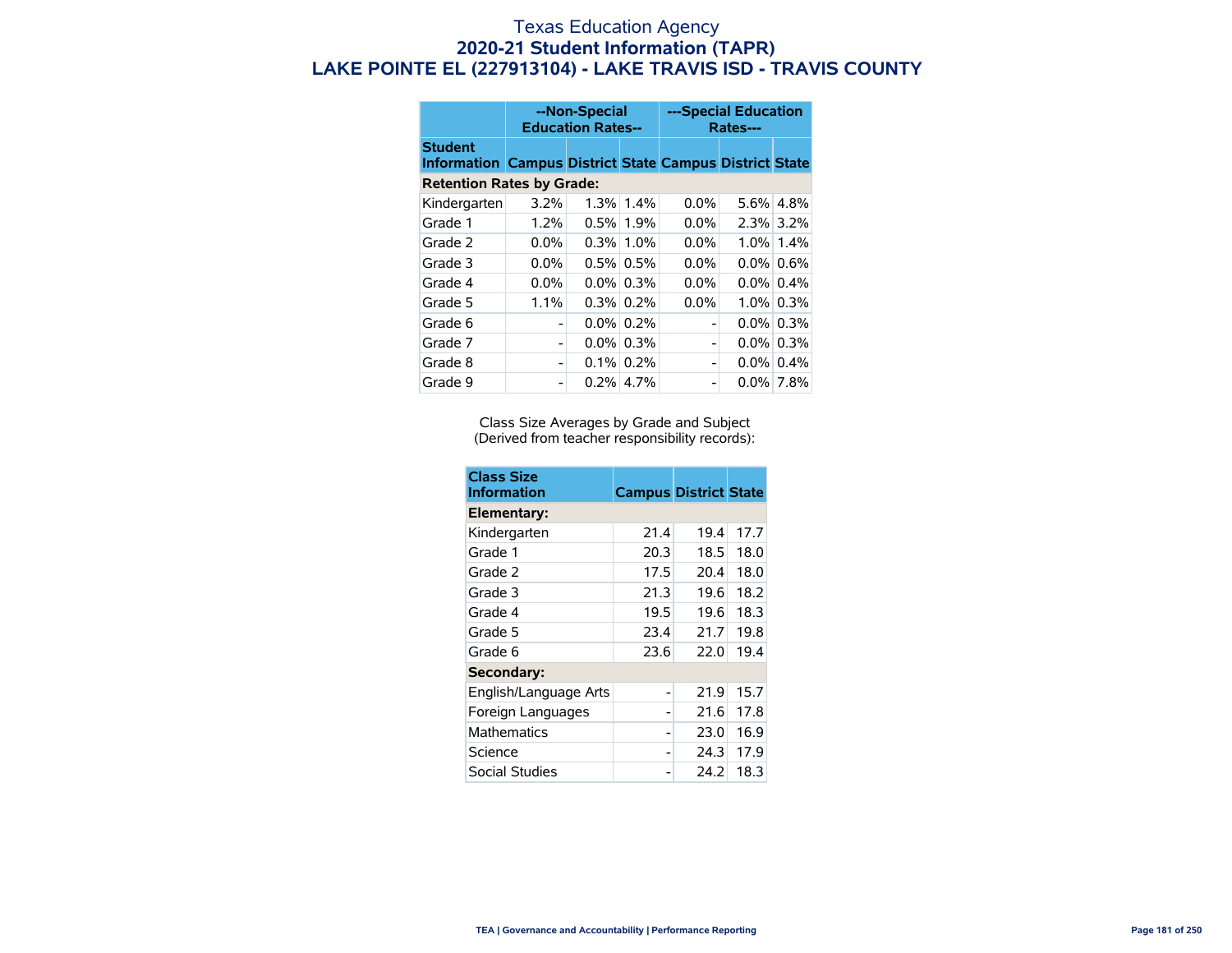|                                               | --------- Campus ---------            |        |        |               |
|-----------------------------------------------|---------------------------------------|--------|--------|---------------|
| <b>Staff Information</b>                      | <b>Count/Average Percent District</b> |        |        | <b>State</b>  |
|                                               |                                       |        |        |               |
| <b>Total Staff</b>                            | 60.5                                  | 100.0% | 100.0% | 100.0%        |
|                                               |                                       |        |        |               |
| Professional Staff:                           | 51.6                                  | 85.4%  | 69.6%  | 64.3%         |
| Teachers                                      | 42.9                                  | 70.9%  | 54.4%  | 49.6%         |
| Professional Support                          | 6.7                                   | 11.2%  | 11.3%  | 10.6%         |
| Campus Administration (School Leadership)     | 2.0                                   | 3.3%   | 2.6%   | 3.0%          |
| <b>Educational Aides:</b>                     | 8.8                                   | 14.6%  | 9.0%   | 10.6%         |
| <b>Librarians and Counselors (Headcount):</b> |                                       |        |        |               |
| <b>Full-time Librarians</b>                   | 1.0                                   | n/a    | 11.0   | 4,290.0       |
| Part-time Librarians                          | 0.0                                   | n/a    | 0.0    | 582.0         |
| <b>Full-time Counselors</b>                   | 1.0                                   | n/a    |        | 22.0 13,211.0 |
| Part-time Counselors                          | 0.0                                   | n/a    | 0.0    | 1,126.0       |
|                                               |                                       |        |        |               |
| <b>Total Minority Staff:</b>                  | 7.0                                   | 11.6%  | 18.5%  | 51.5%         |
| <b>Teachers by Ethnicity:</b>                 |                                       |        |        |               |
| African American                              | 0.0                                   | 0.0%   | 0.7%   | 11.1%         |
| Hispanic                                      | 6.0                                   | 14.0%  | 12.9%  | 28.4%         |
| White                                         | 35.9                                  | 83.7%  | 82.8%  | 56.9%         |
| American Indian                               | 0.0                                   | 0.0%   | 0.4%   | 0.3%          |
| Asian                                         | 1.0                                   | 2.3%   | 2.2%   | 1.8%          |
| Pacific Islander                              | 0.0                                   | 0.0%   | 0.0%   | 0.2%          |
| Two or More Races                             | 0.0                                   | 0.0%   | 0.9%   | 1.2%          |
| <b>Teachers by Sex:</b>                       |                                       |        |        |               |
| Males                                         | 2.0                                   | 4.7%   | 21.7%  | 23.8%         |
| Females                                       | 40.9                                  | 95.3%  | 78.3%  | 76.2%         |
| <b>Teachers by Highest Degree Held:</b>       |                                       |        |        |               |
| No Degree                                     | 0.0                                   | 0.0%   | 0.0%   | 1.2%          |
| <b>Bachelors</b>                              | 37.9                                  | 88.3%  | 69.5%  | 73.0%         |
| <b>Masters</b>                                | 5.0                                   | 11.7%  | 29.9%  | 25.0%         |
| Doctorate                                     | 0.0                                   | 0.0%   | 0.6%   | 0.7%          |
| <b>Teachers by Years of Experience:</b>       |                                       |        |        |               |
| <b>Beginning Teachers</b>                     | 2.0                                   | 4.7%   | 4.1%   | 6.7%          |
| 1-5 Years Experience                          | 11.0                                  | 25.7%  | 26.7%  | 27.8%         |
| 6-10 Years Experience                         | 9.0                                   | 21.0%  | 22.2%  | 20.3%         |
| 11-20 Years Experience                        | 10.9                                  | 25.4%  | 28.8%  | 29.1%         |
| 21-30 Years Experience                        | 5.0                                   | 11.7%  | 14.9%  | 13.0%         |
| Over 30 Years Experience                      | 5.0                                   | 11.7%  | 3.2%   | 3.1%          |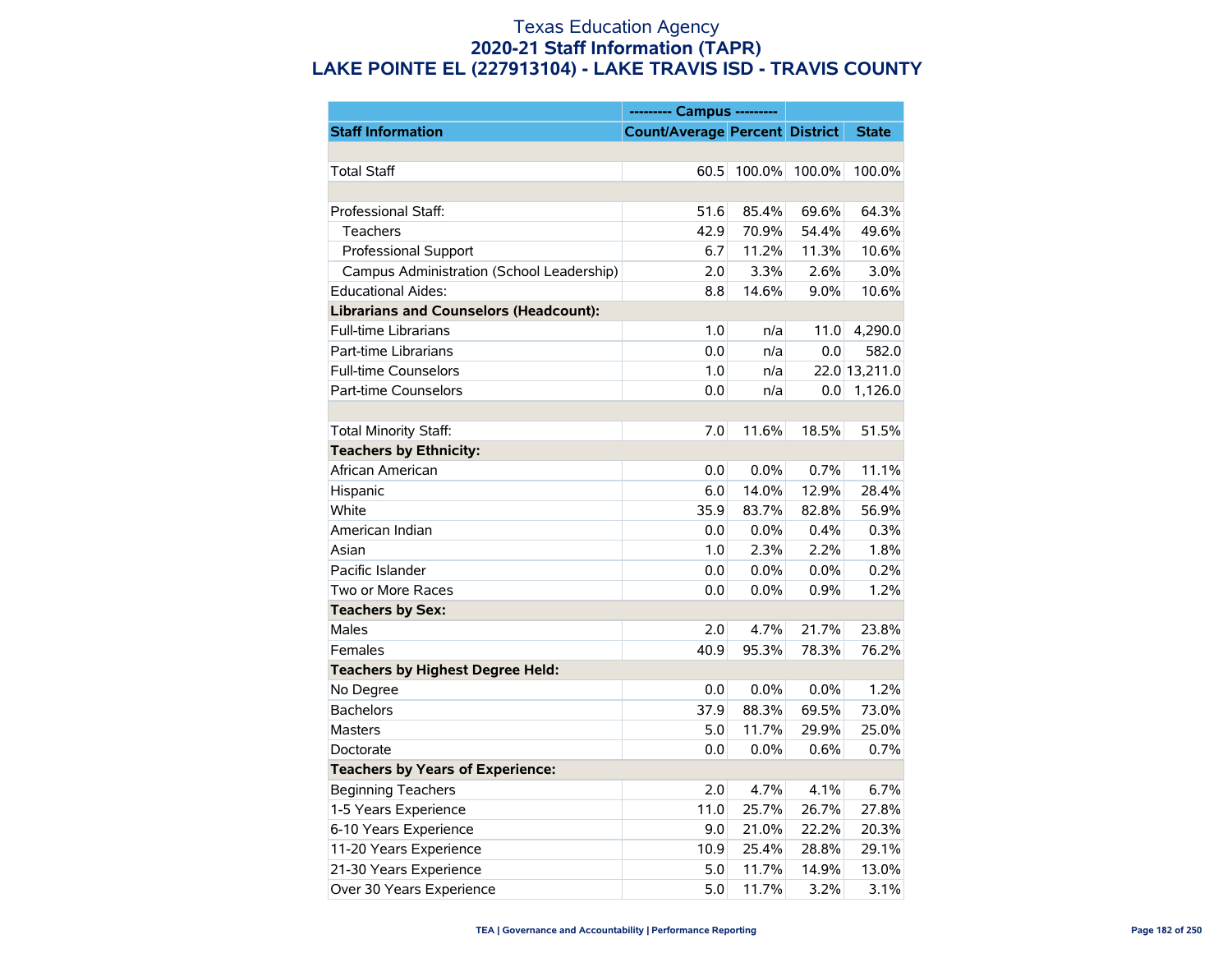|                                | --------- Campus ---------           |     |      |      |
|--------------------------------|--------------------------------------|-----|------|------|
| <b>Staff Information</b>       | Count/Average Percent District State |     |      |      |
|                                |                                      |     |      |      |
| Number of Students per Teacher | 16.8                                 | n/a | 16.4 | 14.5 |

| <b>Staff Information</b>                                             | <b>Campus</b> | <b>District</b> | <b>State</b> |
|----------------------------------------------------------------------|---------------|-----------------|--------------|
| <b>Experience of Campus Leadership:</b>                              |               |                 |              |
| Average Years Experience of Principals                               | 5.0           | 6.7             | 6.4          |
| Average Years Experience of Principals with District                 | 5.0           | 4.9             | 5.5          |
| Average Years Experience of Assistant Principals                     | 2.0           | 4.4             | 5.5          |
| Average Years Experience of Assistant Principals with District       | 2.0           | 3.1             | 4.8          |
|                                                                      |               |                 |              |
| Average Years Experience of Teachers:                                | 12.6          | 11.6            | 11.2         |
| Average Years Experience of Teachers with District:                  | 6.6           | 5.9             | 7.2          |
| Average Teacher Salary by Years of Experience (regular duties only): |               |                 |              |
| <b>Beginning Teachers</b>                                            | \$50,499      | \$50,977        | \$50,849     |
| 1-5 Years Experience                                                 | \$51,144      | \$51,519        | \$53,288     |
| 6-10 Years Experience                                                | \$52,562      | \$53,075        | \$56,282     |
| 11-20 Years Experience                                               | \$56,197      | \$57,328        | \$59,900     |
| 21-30 Years Experience                                               | \$61,971      | \$63,082        | \$64,637     |
| Over 30 Years Experience                                             | \$67,708      | \$68,549        | \$69,974     |
| Average Actual Salaries (regular duties only):                       |               |                 |              |
| <b>Teachers</b>                                                      | \$55,888      | \$55,792        | \$57,641     |
| Professional Support                                                 | \$62,668      | \$69,091        | \$68,030     |
| Campus Administration (School Leadership)                            | \$73,287      | \$77,734        | \$83,424     |
|                                                                      |               |                 |              |
| Instructional Staff Percent:                                         | n/a           | 68.5%           | 64.6%        |
|                                                                      |               |                 |              |
| Contracted Instructional Staff (not incl. above):                    | 0.0           | 0.0             | 5,731.4      |

|                                          | ----- Campus ----- |                         |         |              |  |  |  |
|------------------------------------------|--------------------|-------------------------|---------|--------------|--|--|--|
| <b>Program Information</b>               | Count              | <b>Percent District</b> |         | <b>State</b> |  |  |  |
| Teachers by Program (population served): |                    |                         |         |              |  |  |  |
| <b>Bilingual/ESL Education</b>           | 0.3                | 0.8%                    | $3.7\%$ | 6.2%         |  |  |  |
| Career and Technical Education           | 0.0                | $0.0\%$                 | 6.0%    | 5.1%         |  |  |  |
| Compensatory Education                   | 2.0                | 4.7%                    | 1.4%    | 2.8%         |  |  |  |
| Gifted and Talented Education            | 1.0                | 2.3%                    | 1.2%    | 1.8%         |  |  |  |
| <b>Regular Education</b>                 | 36.5               | 85.2%                   | 74.5%   | 71.0%        |  |  |  |
| <b>Special Education</b>                 | 3.0                | 7.0%                    | 11.6%   | 9.4%         |  |  |  |
| Other                                    | 0.0                | $0.0\%$                 | 1.6%    | 3.6%         |  |  |  |